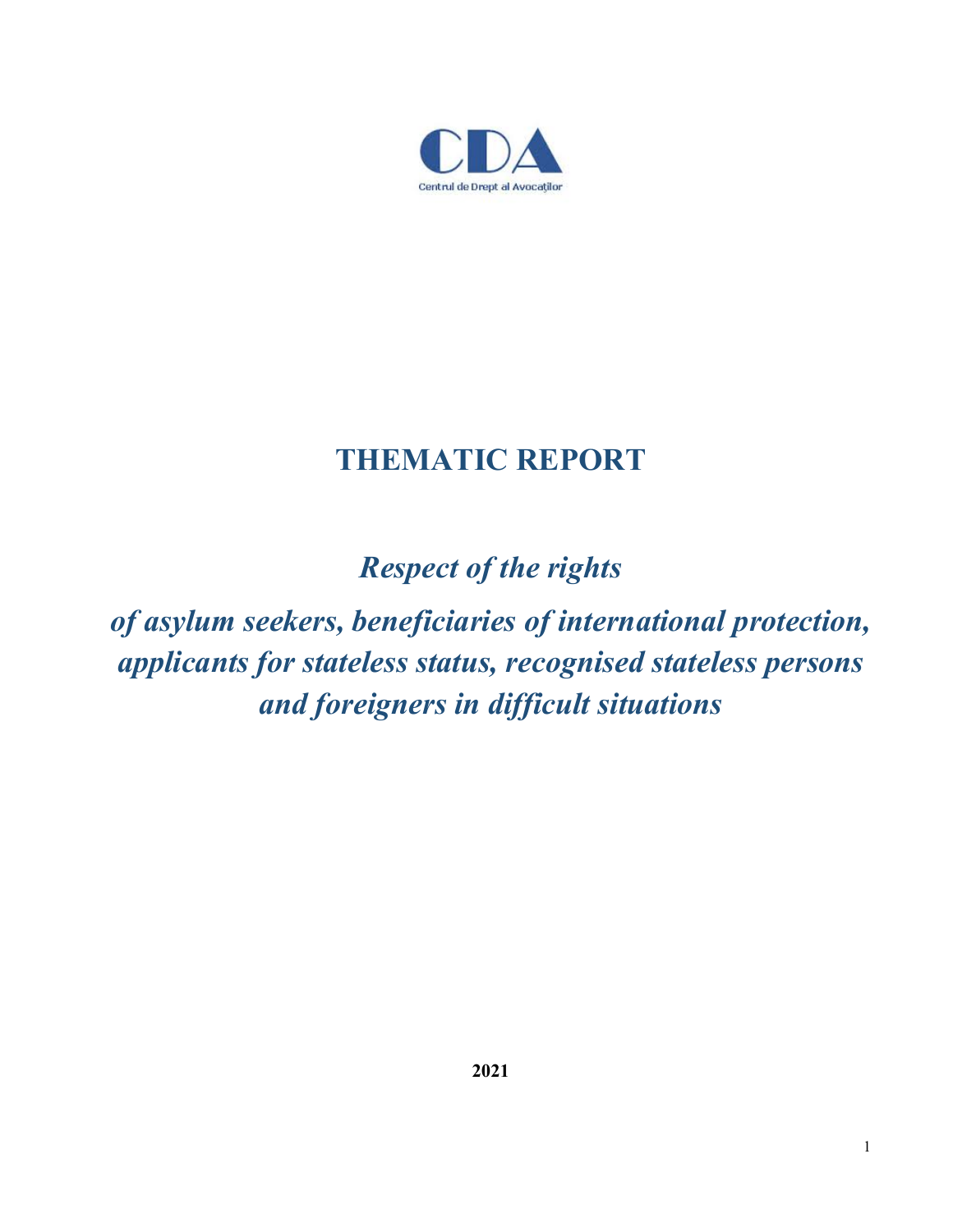## **List of abbreviations**

ECtHR - European Court of Human Rights ECHR - European Convention on Human Rights UNHCR - United Nations Refugee Agency PAO - People's Advocate Office LCA - Law Centre for Advocates MIA - Ministry of Internal Affairs BMA - Bureau for Migration and Asylum of the Ministry of Internal Affairs GIBP - General Inspectorate of Border Police of the Ministry of Internal Affairs TPCF - Temporary Placement Centre for Foreigners of the Bureau for Migration and Asylum DAI - Asylum and Integration Directorate of the Bureau for Migration and Asylum BCP - Border Crossing Point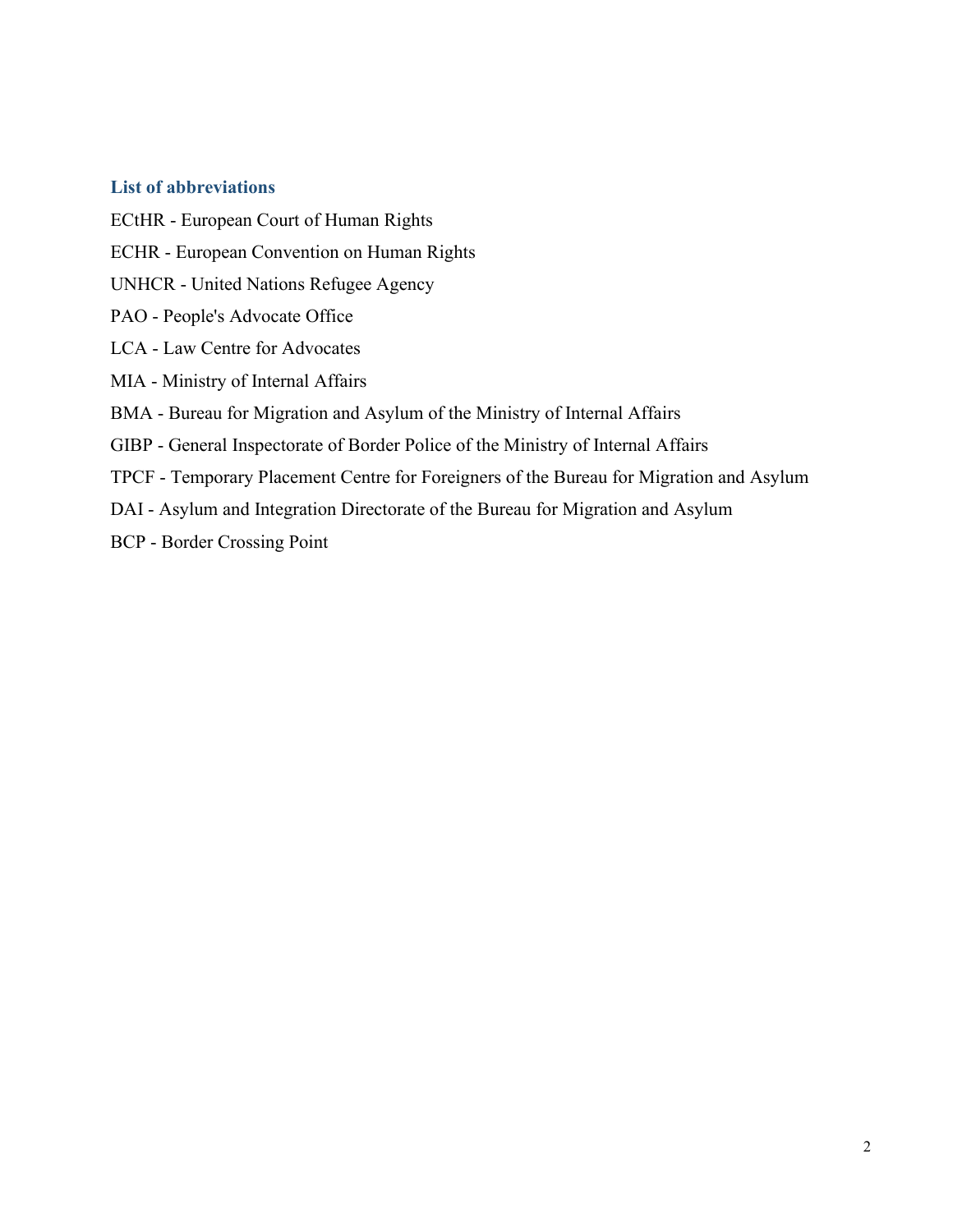| <b>CONTENTS:</b> |  |
|------------------|--|
|------------------|--|

**INTRODUCTION…….....................................................................................................................4**

| <b>LEGISLATIVE AND LAW ENFORCEMENT PROBLEMS IN THE FIELDS OF THE LAW</b>                          |                |
|---------------------------------------------------------------------------------------------------|----------------|
|                                                                                                   |                |
| <b>CENTER FOR AVOCATES' ACTIVITIES</b>                                                            |                |
| <b>Background</b><br>$\bullet$                                                                    | 6              |
| Access to medical services for asylum seekers and stateless status applicants<br>$\bullet$        | $\overline{7}$ |
| <b>Rights of stateless status applicants</b><br>$\bullet$                                         | 8              |
| Avoiding statelessness situations/ Reducing the cases of statelessness<br>$\bullet$               | 9              |
| <b>Identity documents</b><br>$\bullet$                                                            | 14             |
| Confirmation of the domicile of stateless persons and beneficiaries of international<br>$\bullet$ |                |
| protection in the procedure for acquiring citizenship                                             | 15             |
| <b>Public custody</b><br>$\bullet$                                                                | 16             |
| Placing in public custody of persons under criminal prosecution<br>$\circ$                        | 16             |
| Detention in public custody of asylum seekers<br>$\circ$                                          | 17             |
| Lack of alternatives of public custody<br>$\circ$                                                 | 18             |
| Term of placement/extension of placement in public custody<br>$\circ$                             | 19             |
| <b>Conditions of detention (placement) in TPCF</b><br>$\circ$                                     | 20             |
| Judicial territorial competence for placement and extension of placement in public<br>$\circ$     |                |
| custody                                                                                           | 20             |
| Lack of interpreters in examining placement applications and extension of<br>$\circ$              |                |
| placement in public custody                                                                       | 21             |
| <b>Asylum applications at the border</b><br>$\bullet$                                             | 22             |
| <b>Internally displaced persons</b>                                                               | 23             |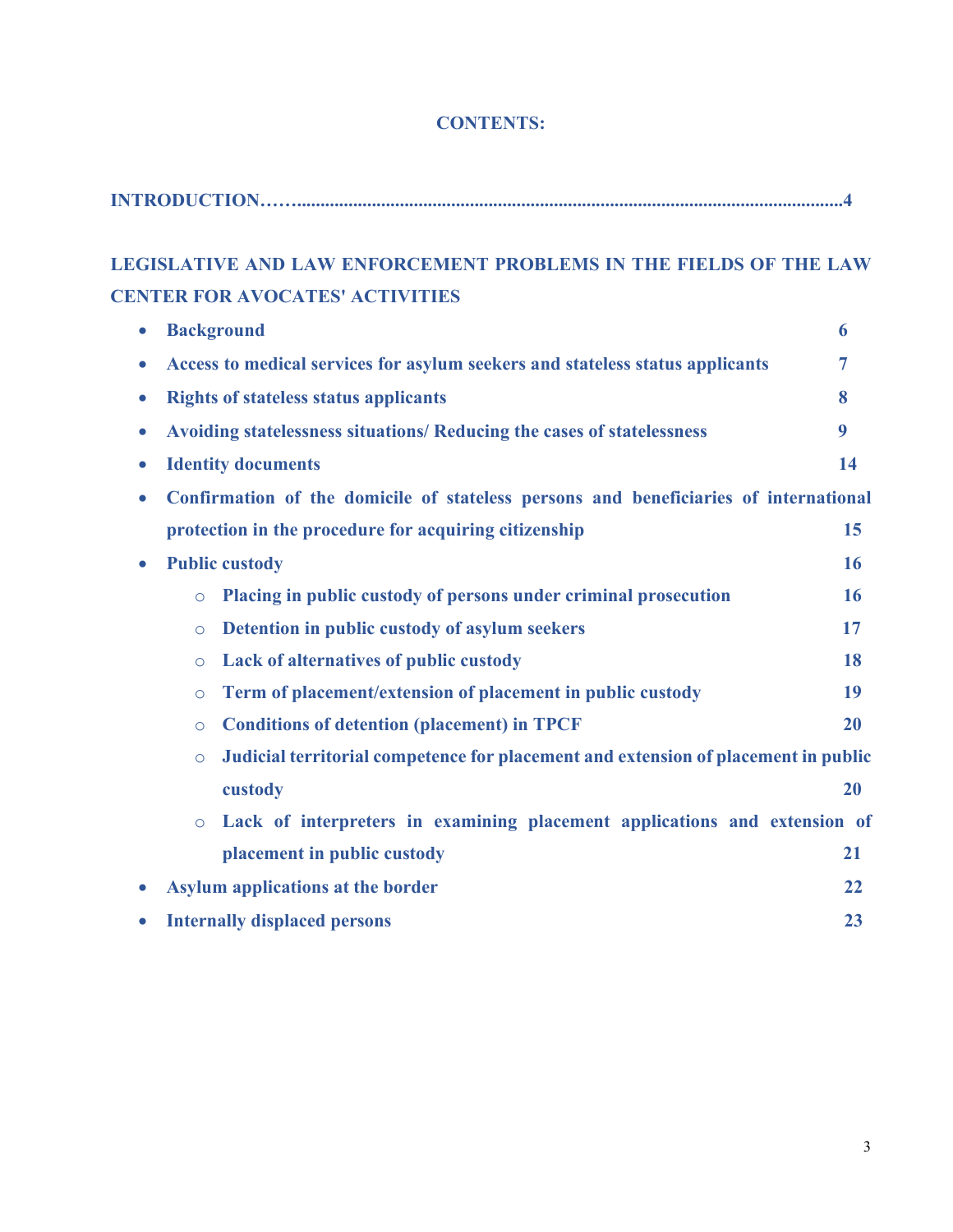## **INTRODUCTION**

**The Law Center for Advocates (LCA)** is a non-profit, non-political, public association, registered on February 24, 1997, at the Ministry of Justice of the Republic of Moldova.

**The LCA's mission is** to promote respect for the fundamental rights and freedoms of asylum seekers, beneficiaries of international protection, stateless persons, persons at risk of becoming stateless, foreigners in need (including foreigners detained in public custody).

The mission is implemented through the following activities:

- Providing free legal assistance to all refugees, asylum seekers, persons with humanitarian protection, stateless persons, and persons at risk of becoming stateless, foreigners in difficult situations.
- Training for lawyers, judges, government staff in the context of migration, refugees and statelessness, respect for human rights.
- Advocacy activities on access of refugees, asylum seekers, persons with humanitarian protection, stateless persons, and persons at risk of statelessness to the social protection, health, and education system.
- Monitoring policies, legislation, and activities of state institutions in the field of migration, asylum, statelessness and naturalisation.

Considering the complexity of the problem of ensuring and respecting human rights in the Republic of Moldova, the LCA proposed to produce a thematic report on the respect for the rights of asylum seekers, beneficiaries of international protection, stateless persons, persons at risk of becoming stateless, foreigners in need. The information reflected in the Report covers the year 2021. The basic purpose of the report is:

- 1. To consolidate in one document the legislative and law enforcement issues in the areas of activity of the LCA.
- 2. To inform the United Nations Refugee Agency (UNHCR), the People's Advocate Office, the Ministry of Internal Affairs, the General Inspectorate of Border Police, the Bureau for Migration and Asylum and other relevant authorities.
- 3. To encourage national public authorities to pay more attention to the problems of persons belonging to the above categories.
- 4. To contribute to the improvement of legislation and law enforcement practices in areas of concern to beneficiaries of the LCA.
- 5. To inform public opinion

Previously, relevant to the subject matter of this Report, the LCA developed and participated in the development of:

• Analytical report about stateless persons in the Republic of Moldova, 2017.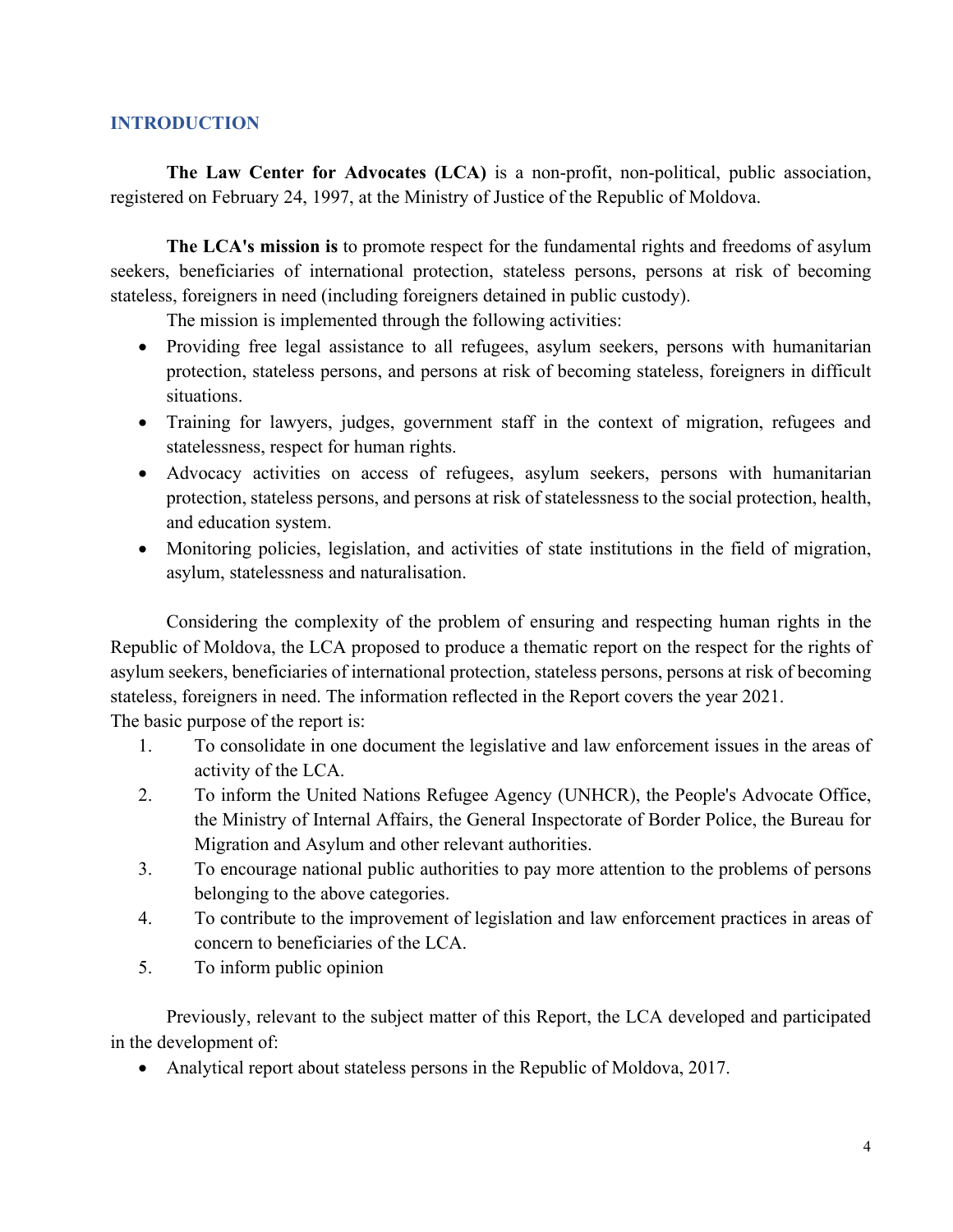- The annual country survey, on the situation of stateless persons (since 2017). The survey is conducted within the framework of the **Statelessness index** project, implemented by the **European Network on Statelessness (ENS);**
- The thematic survey "*Observance of the rights of foreign citizens in state custody* ", conducted by the People's Advocate Office in 2019. The version in Romanian language can be found **here** and the version in English language can be found **here**.
- **Joint application** submitted to the UN Human Rights Council for the 40th Session of the Universal Periodic Review. The application was developed by the LCA in partnership with the **European Network on Statelessness (ENS)** and the **Institute on Statelessness and Inclusion (ISI)** and contains objections on access to citizenship for all children, facilitation of naturalisation, and the individual's right to liberty and security of person and the right to be free from arbitrary detention.

# **PARTNERSHIPS 2021**

Activities in 2021 were implemented by the LCA in partnership with:

- International agencies and networks:
	- o UN Refugee Agency (UNHCR),
	- o International Centre for Migration Policy Development (ICMPD),
- People's Advocate Office (PAO),
- Government agencies
	- o Ministry of Internal Affairs (MIA)
		- General Inspectorate of Border Police (GIBP),
		- Bureau for Migration and Asylum (BMA)
	- o Public Services Agency (PSA)
	- o National Institute of Justice (NIJ),
- International non-governmental organisations and networks:
	- o European Network on Statelessness (ENS),
	- o Institute on Statelessness and Inclusion (ISI),
	- o *ERIM (Equal Rights & Independent Media),*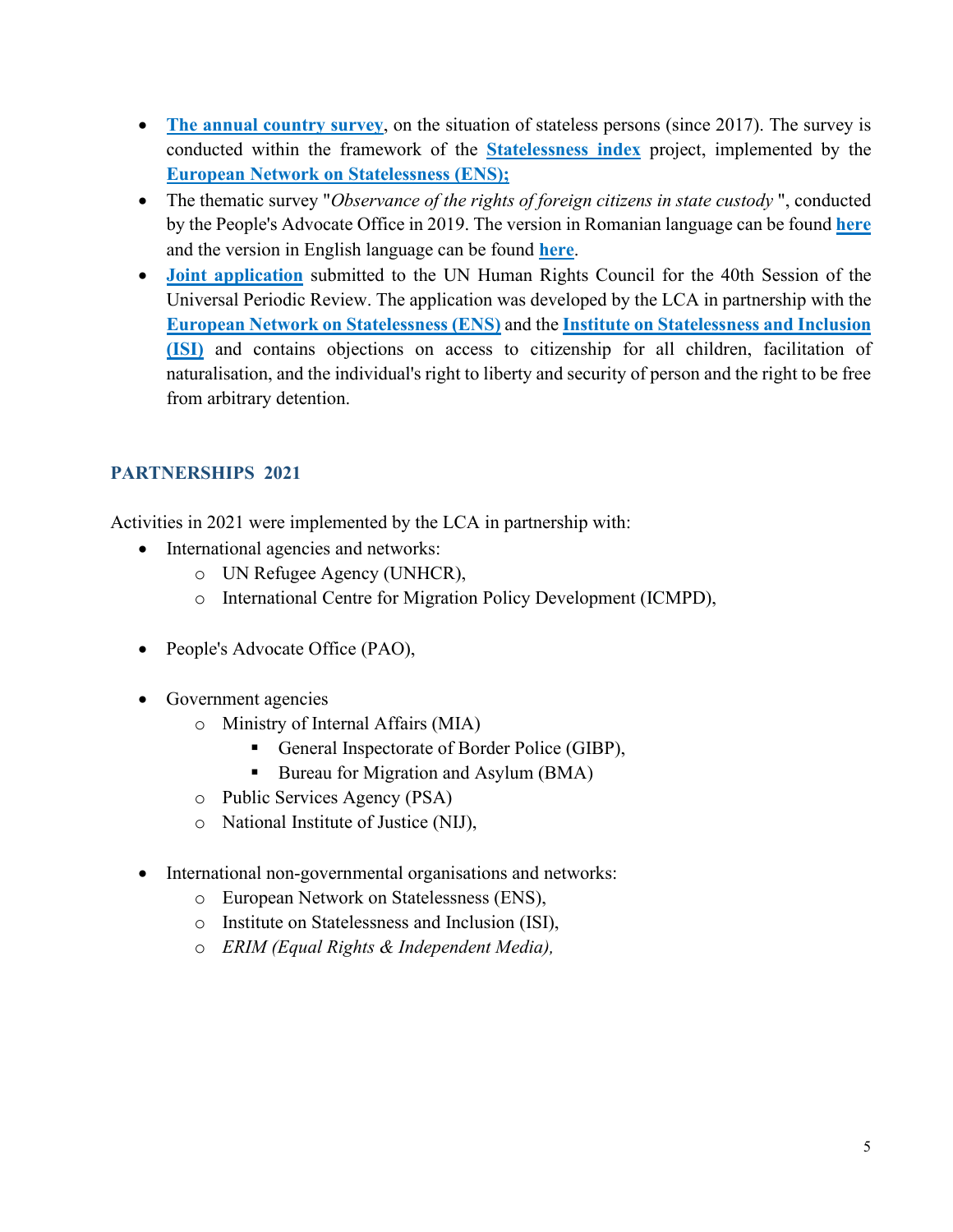# **LEGISLATIVE AND LAW ENFORCEMENT PROBLEMS IN THE FIELDS OF THE LAW CENTER OF LAWYERS' ACTIVITIES**

# **BACKGROUND**

#### **Discrepancy of some laws with the provisions of the Administrative Code**

On 19.07.2018, the Parliament adopted the Administrative Code (AC), which was published in the Official Monitor on 17.08.2018. The Article 257 of the AC, in paragraph 3, states that "*The Government, within 6 months from the publication of this Code:*

- *(a) will elaborate and submit to Parliament proposals to adjust the legislation in force in line with this Code.*
- *(b) shall bring its normative acts into conformity with this Code and shall ensure the development of normative acts necessary for its implementation.*

## **Problem**

We note that most of the administrative procedures provided for by *Law 200/2010 on the regime of foreigners in the Republic of Moldova* are not in conformity with the Administrative Code.

The regulation of all administrative procedures will serve as a guide for BMA officials in the administrative procedures prior to different types of decisions issued by the BMA but will also provide foreigners with the procedural guarantees provided by the Administrative Code. The clear regulation of these procedures will provide a reference for the administrative courts in cases of examination of actions appealing BMA decisions.

The same situation, discrepancy with the norms of the Administrative Code, is also in the case of decisions of non-admission to the territory but also in the case of other decisions issued by the employees of the General Inspectorate of the Border Police, based on the *Law no. 215 of 04.11.2011 on the state border of the Republic of Moldova.*

## **Proposal**

 We consider it imperative to initiate actions for the development of administrative procedures within the BMA and GIBP with the subsequent inclusion of these procedures in the relevant legislative and normative acts.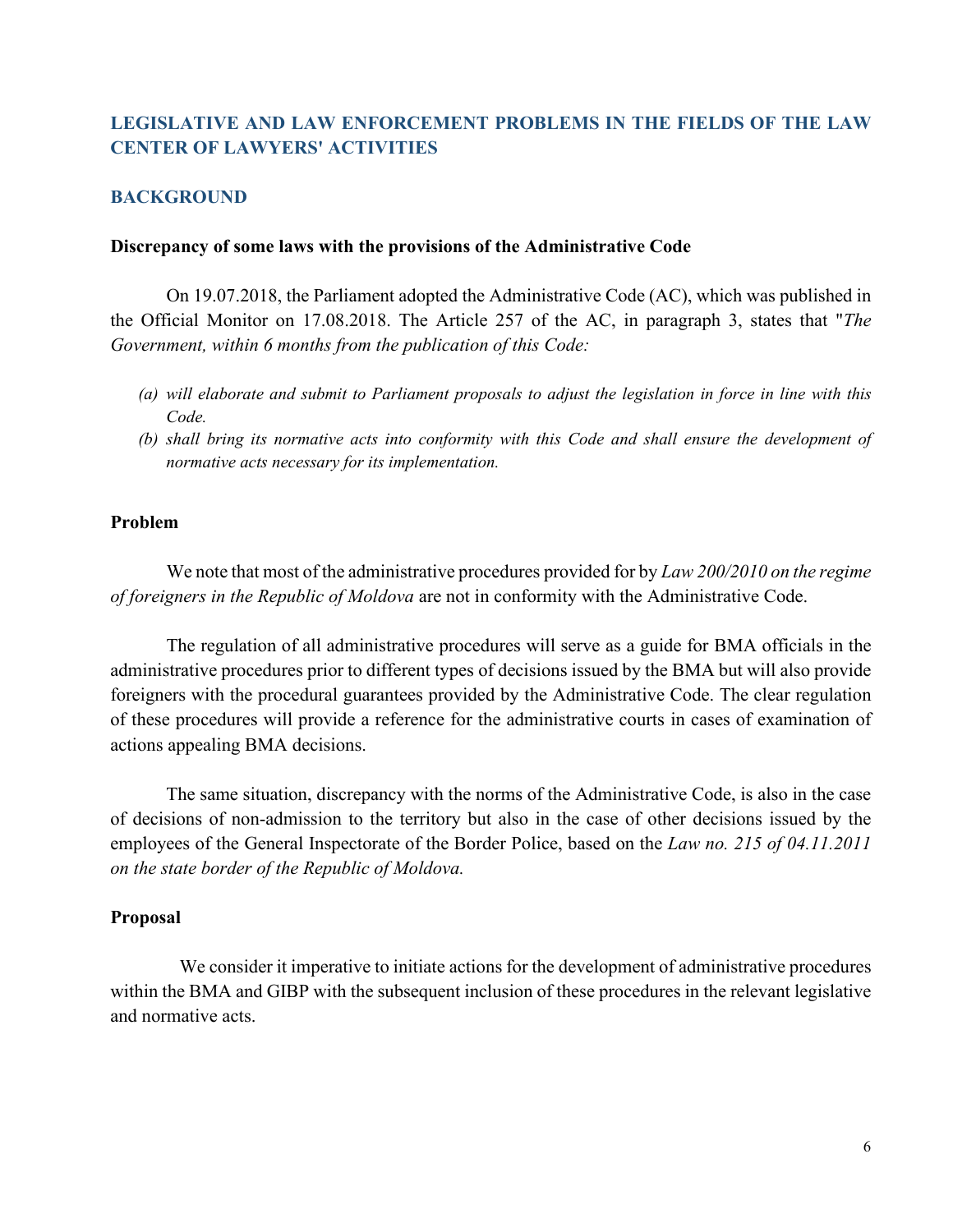# **ACCESS TO MEDICAL SERVICES FOR ASYLUM SEEKERS AND APPLICANTS FOR STATELESS STATUS**

## **Problem**

Asylum seekers and applicants for stateless status who are not employed are not included in the list of persons (Laws 1586/1998, 411/1995) who can obtain compulsory state health insurance policies. In this situation, they only benefit from primary and emergency medical assistance at the pre-hospital stage in case of acute life-threatening conditions.

# **Good practices:**

- 1. Asylum seekers and applicants for stateless status who are employed in the labour market benefit from compulsory state health insurance policies through their employer.
- 2. Minor asylum seekers have access to medical assistance under the same conditions as minors who are citizens of the Republic of Moldova. Consequently, asylum seekers in the above categories benefit from medical services financed by the National Health Insurance Company (NHIC), through public and private medical-sanitary institutions.

Uninsured asylum seekers benefit from the medical services provided by the GIBP Medical Service, which is not part of the public health care system and is not funded by the NHIC. At the same time, the GIBP Medical Service does not have the capacity to provide the full range of medical services, offered by public and private medical institutions financed from the NHIC fund.

Amendment of some legislative acts (Law no. 270/2008 on asylum in the Republic of Moldova, Law no. 1024/2000 on citizenship of the Republic of Moldova, Law no. 1585/1998 on compulsory medical assistance insurance, Law no. 411/1995 on health protection, etc.) in order to bring them in line with the commitments made by the Republic of Moldova at the 2018 Global Forum for Refugees (ensuring access to the health system for asylum seekers by paying the compulsory medical assistance insurance premium in a fixed amount, etc.).

# **Proposal**

The LCA proposes to amend the relevant legislative acts:

- Law No 270/2008 on asylum in the Republic of Moldova,
- Law No 1585/1998 on compulsory medical assistance insurance,
- Law No 411/1995 on health protection, etc.

to bring them in line with in line with the commitments made by the Republic of Moldova at the 2018 Global Forum for Refugees, in order to ensure access to the public health system for asylum seekers by paying the compulsory medical assistance insurance premium in a fixed amount, etc.).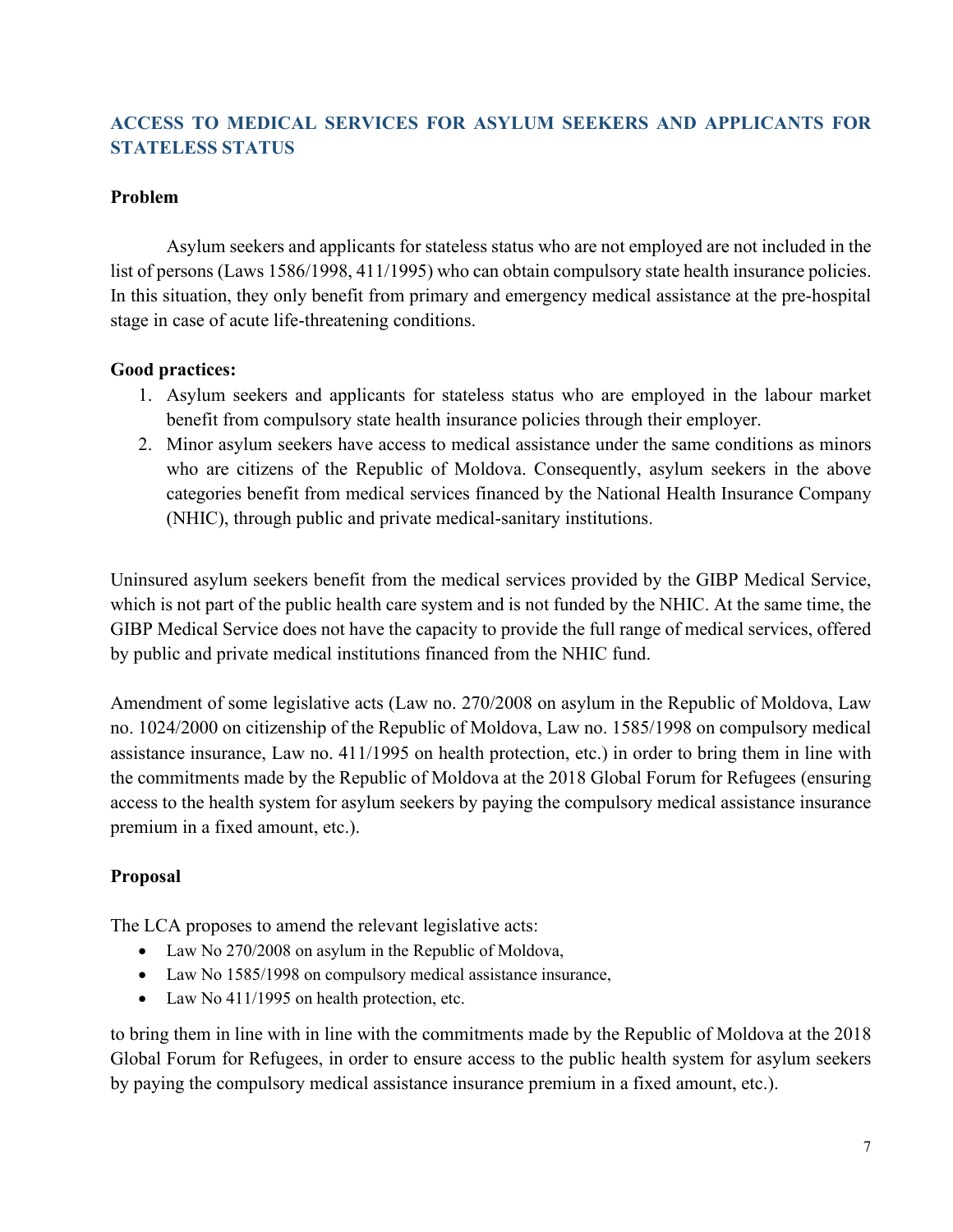## **RIGHTS OF APPLICANTS FOR STATELESS STATUS**

## **Problem**

The rights of applicants for stateless status are set out in paragraph 1 Article 87 with index 3 of the Law 200/2010. Except for procedural rights (interpreter, notifications, etc.), applicants for stateless status have only two rights: the right to stay in the country during the procedure and the right to work.

In contrast, asylum seekers have many more rights, which are set out in Articles 28, 29, 30 of the Law 270/2008. If from this list of rights, we exclude the procedural ones, we see that asylum seekers have the same right to stay in the country during the procedure (not to be returned) and the right to work. In addition to these two rights, asylum seekers have the following rights enshrined in law:

- to benefit from legal assistance at any stage of the asylum procedure, under the terms of the law.

- to be informed of the possibility to contact UNHCR representatives.

- to be advised and assisted by a representative of the non-governmental organisation at any stage of the asylum procedure.

- to be accommodated at the accommodation centre during the procedure.

- to benefit, in the case of persons with special needs, from the adaptation of accommodation conditions and assistance in accommodation centres.

- to receive primary and emergency medical assistance in accordance with the legislation in force.

- to have access to compulsory education under the same conditions as citizens of the Republic of Moldova.

- to benefit, in the case of a family with children and of an unaccompanied minor, from all social assistance measures granted, in accordance with the legislation in force, to children who are citizens of the Republic of Moldova.

- Minor asylum seekers have access to compulsory education under the same conditions as minors who are citizens of the Republic of Moldova.

- Asylum seekers are provided, in accordance with the legislation in force, with emergency medical assistance at the pre-hospital stage in case of acute life-threatening conditions.

- Minor asylum seekers have access to health care under the same conditions as minors who are citizens of the Republic of Moldova.

## **Proposal**

Development of amendments to the Law 200 to extend the list of rights of applicants for stateless status by offering the same rights as asylum seekers.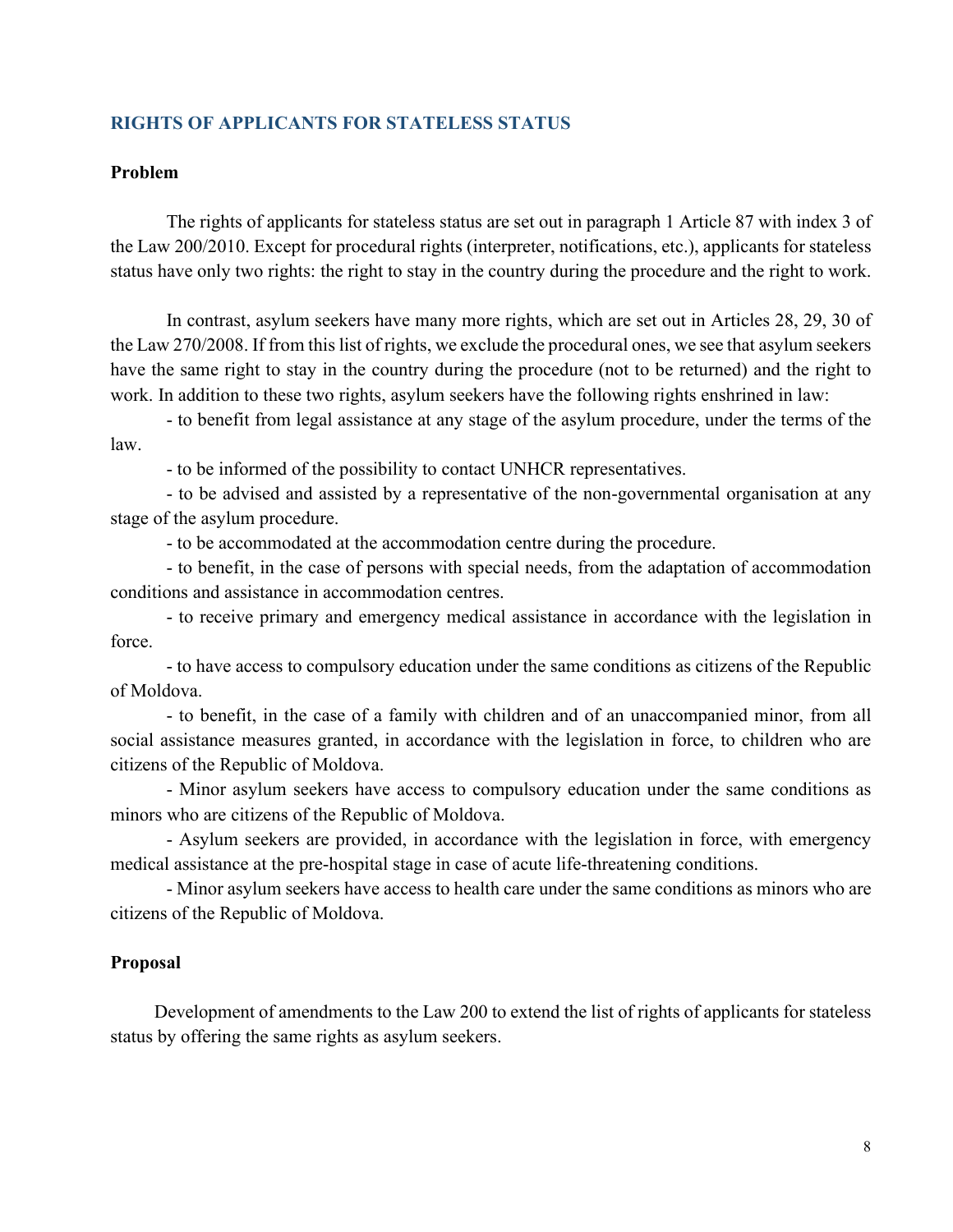# **AVOIDING THE SITUATION OF STATELESSNESS. REDUCING THE CASES OF STATELESSNESS**

## **Problem 1:**

In the Article 11 paragraph (1) letter c) of the *Law on Citizenship of the Republic of Moldova No. 1024-XIV*, in the wording of the *Law No. 132 of 21.12.2017*, the phrase: "... *provided that, at the time of birth, at least one of the parents has the right of residence or benefits from international protection granted by the competent authorities of the Republic of Moldova or is recognized as stateless by the competent authorities of the Republic of Moldova."* The above-mentioned condition generates situations of situations of statelessness of children, born on the territory of the Republic of Moldova, whose parents, not being citizens of the Republic of Moldova, did not have the right of residence on the territory of the Republic of Moldova at the time of the child's birth.

The phrase in question is contrary to:

- 1. The principle of priority of the norms of international treaties, provided for in paragraph 1 of Article 8 of the *Constitution of the Republic of Moldova* and in Articles 4, 9, 10 paragraph (2) of the *Law on Citizenship of the Republic of Moldova No. 1024-XIV*.
- 2. The provisions of Articles 7 and 15 of the *Universal Declaration of Human Rights*, to which the Republic of Moldova acceded by *Parliament Decision No. 217-XII of 28.07.1990*.
- 3. The provisions of Articles 2 paragraphs 1, 2 and Article 24 paragraphs 1, 2 and 3 of the *International Covenant on Civil and Political Rights of 16.12.1966*, ratified by the Republic of Moldova by *Parliament Decision No. 217-XII of 28.07.1990*.
- 4. The provisions of Articles 2, 3, 7 and 8 of the *International Convention on the Rights of the Child* of November 20, 1989, to which the Republic of Moldova acceded by *Parliament Decision No. 408-XII of December 12, 1990.*
- *5.* The provisions of Article 1 letter a) of the *Convention on the Reduction of cases of statelessness of 30.08.1961*, to which the Republic of Moldova acceded by *Law No. 252 of 08.12.2011.*
- 6. The provisions of Article 4 letters a) and b) and Article 6 paragraph 4 letter e) of the *European Convention on Citizenship of 1997*, ratified by the Republic of Moldova by *Parliament Decision No. 621 of 14.10.1999*.
- 7. The general principles of citizenship, provided for in Article 7 letters a), b) and d) of the *Law on Citizenship of the Republic of Moldova No. 1024-XIV*.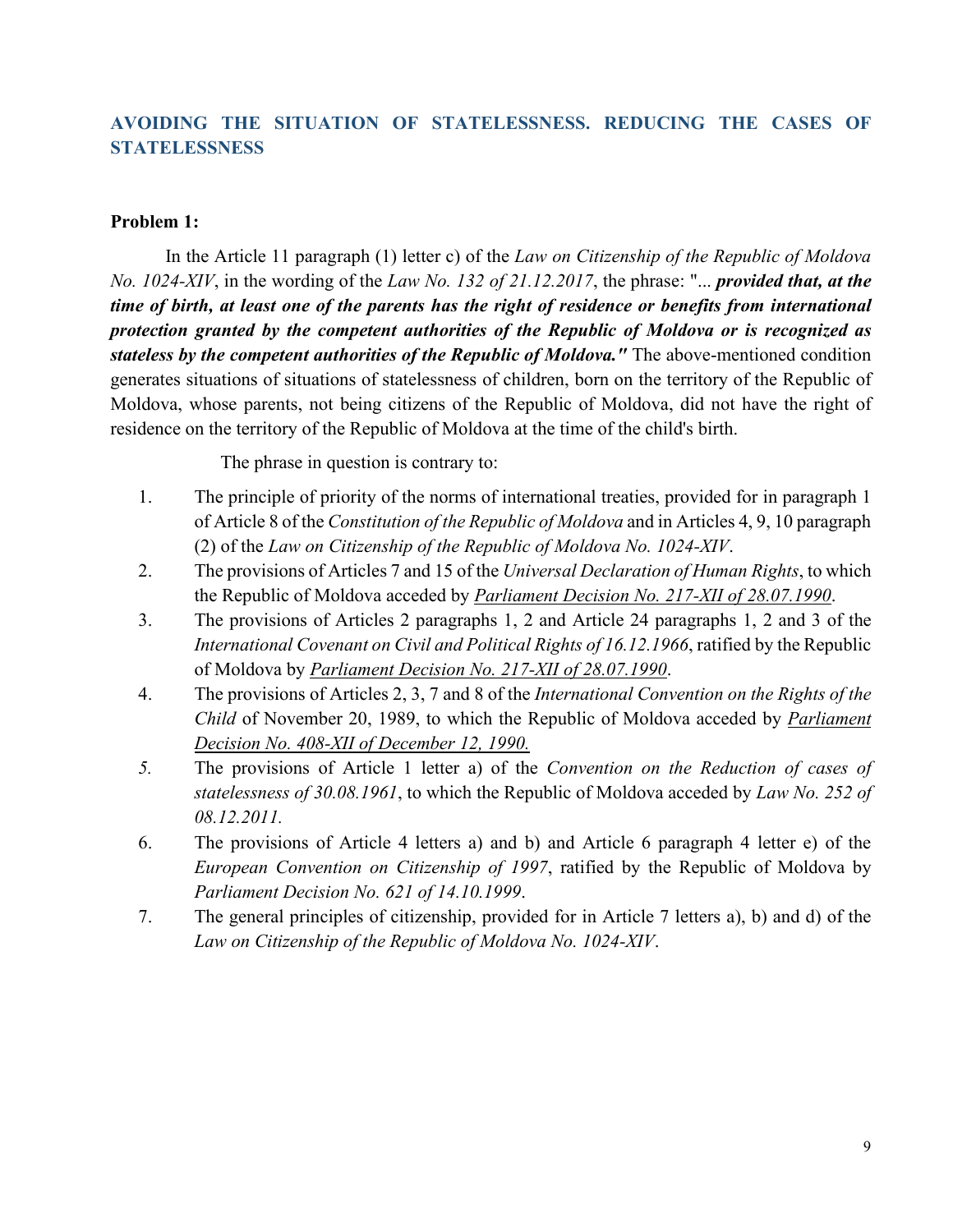## **Proposal**

The annulment of the amendment of Article 11 paragraph (1) letter c) of the *Law on Citizenship of the Republic of Moldova No. 1024-XIV* and the reinstatement of this legal norm to the wording before the *Law No. 132 of 21.12.2017.*

# **Problem 2:**

In the Article 12 paragraph (11) of the *Law on Citizenship of the Republic of Moldova No. 1024- XIV, in the wording of the Law No. 132 of 21.12.2017*, the phrase: "... *over 18 years of age*, ... ". The condition mentioned above generates situations of statelessness of children, born on the territory of the Republic of Moldova, who for various reasons are not registered as citizens of the Republic of Moldova and do not have proof of citizenship. Children whose parents, and in some cases also grandparents, are undocumented or have expired/ invalid documents of the former USSR are particularly exposed to such situations. These persons are forced to be stateless until the age of 18 and only after reaching the age of majority can they apply for recognition of citizenship of the Republic of Moldova.

The phrase in question is contrary to:

- 1. The principle of priority of the norms of international treaties, provided for in paragraph 1 of Article 8 of the *Constitution of the Republic of Moldova* and in Articles 4, 9, 10 paragraph (2) of the *Law on Citizenship of the Republic of Moldova No. 1024-XIV*.
- *2.* The provisions of Articles 7 and 15 of the *Universal Declaration of Human Rights*, to which the Republic of Moldova acceded by *Parliament Decision No. 217-XII of 28.07.1990.*
- 3. The provisions of Articles 2 paragraphs 1, 2 and Article 24 paragraphs 1, 2 and 3 of the *International Covenant on Civil and Political Rights of 16.12.1966*, ratified by the Republic of Moldova by *Parliament Decision No. 217-XII of 28.07.1990*.
- *4.* The provisions of Articles 2, 3, 7 and 8 of the *International Convention on the Rights of the Child of 20.11.1989*, to which the Republic of Moldova acceded by *Parliament Decision No 408-XII of December 12, 1990.*
- *5.* The provisions of Article 1 letter a) of the Convent*ion on the Reduction of cases of statelessness of 30.08.1961*, to which the Republic of Moldova acceded by *Law No. 252 of 08.12.2011.*
- *6.* The provisions of Article 4 letters a) and b) and Article 6 paragraph 4 letter e) of the *European Convention on Citizenship of 1997*, ratified by the Republic of Moldova by *Parliament Decision No. 621 of 14.10.1999.*
- 7. The general principles of citizenship, provided for in Article 7 letters a), b) and d) of the *Law on Citizenship of the Republic of Moldova No. 1024-XIV*.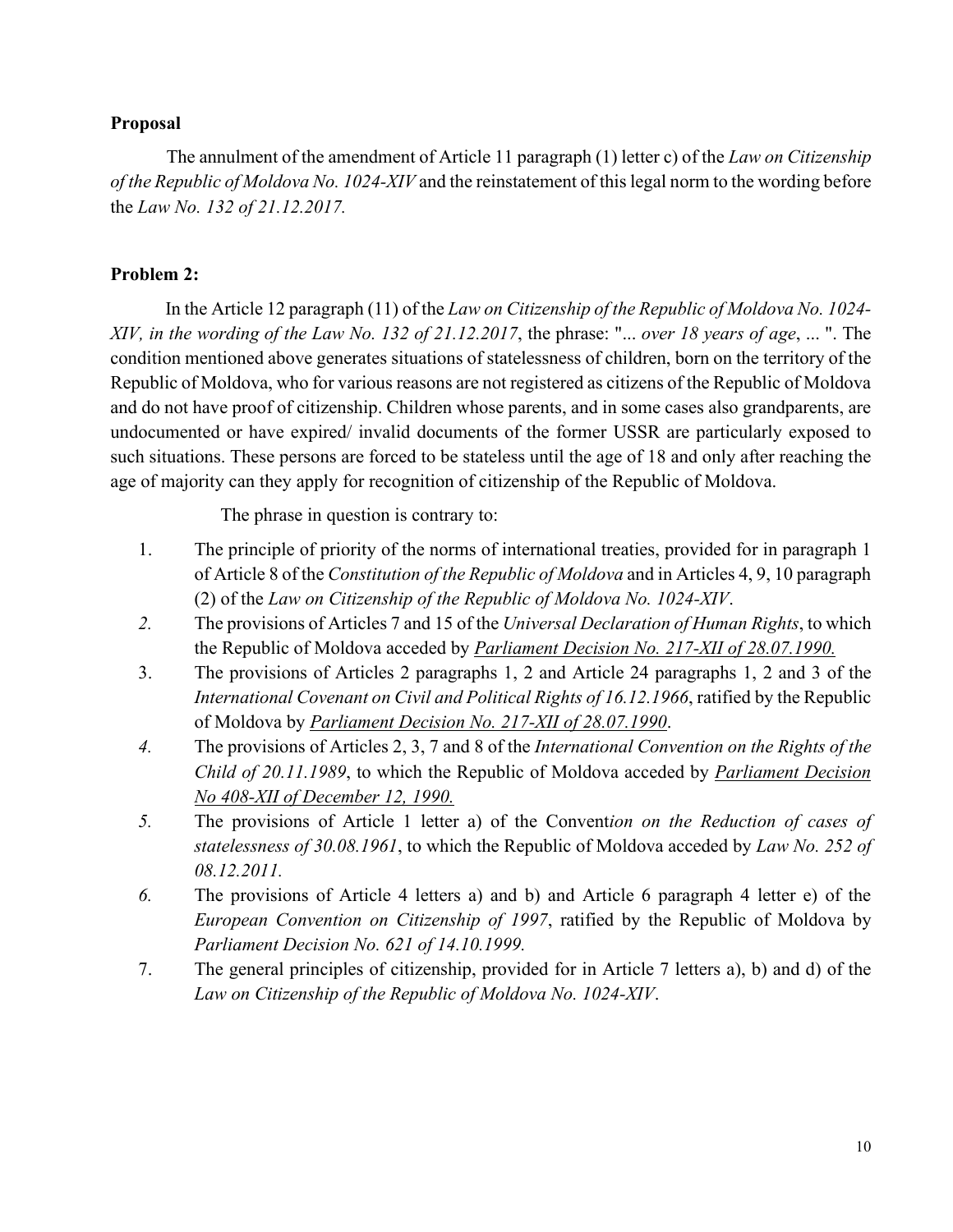## **Proposal**

In the Article 12 paragraph (11) of the *Law on Citizenship of the Republic of Moldova No. 1024-XIV, in the wording of the Law No. 132 of 21.12.2017*, to exclude the phrase: " ... *over 18 years of age, ... ".*

# **Problem 3**

In Article I paragraph 10 of the *Law no. 132 of 21.12.2017*, the phrase: "... *paragraph (2) is abrogated"*, whereby paragraph 2 of Article 20 of the *Law on Citizenship of the Republic of Moldova no. 1024-XIV, in the wording of the Law no. 112 of 09.06.2011*, was abrogated.

The Article 20 of the *Law on Citizenship of the Republic of Moldova No. 1024-XIV* was supplemented by paragraph 2 by *Law No. 112 of 09.06.2011*.

The abrogation of paragraph (2) of Article 20 of the *Law on Citizenship of the Republic of Moldova No. 1024-XIV* generates and/or perpetuates situations of statelessness among persons born outside the territory of the Republic of Moldova, who do not hold the citizenship of other states, who have expressed their wish to become citizens of the Republic of Moldova, namely:

- a) persons born abroad who have at least one of their parents, grandparents or greatgrandparents born on the territory of the Republic of Moldova;
- b) persons who until June 28. 1940 lived in Bessarabia, Northern Bukovina, Herta County and the Autonomous Soviet Socialist Republic of Moldova, their descendants;
- c) persons deported or refugees from the territory of the Republic of Moldova since June 28, 1940, and their descendants.
- d) persons who on June 23, 1990, were lawfully and ordinarily resident in the territory of the Republic of Moldova and are still so resident.

The abrogation of paragraph 2 of Article 20 of the *Law on Citizenship of the Republic of Moldova No. 1024-XIV*, in the wording of the *Law No. 112 of 09.06.2011*, is contrary:

- 1. The principle of priority of the norms of international treaties, provided for in paragraph 1 of Article 8 of the *Constitution of the Republic of Moldova* and in Articles 4, 9, 10 paragraph (2) of the *Law on Citizenship of the Republic of Moldova No. 1024-XIV*.
- 2. The provisions of Articles 7 and 15 of the *Universal Declaration of Human Rights*, to which the Republic of Moldova acceded by *Parliament Decision No. 217-XII of 28.07.1990.*
- 3. The provisions of Article 4 of the Convention on the Reduction of cases of statelessness of 30.08.1961, to which the Republic of Moldova acceded by Law No. 252 of 08.12.2011.
- 4. The provisions of Article 4 letters a) and b), Article 6 paragraph 1 letter a) and paragraph 4 letter b) of the *European Convention on Nationality of 1997*, ratified by the Republic of Moldova by Parliament Decision No. 621 of 14.10.1999.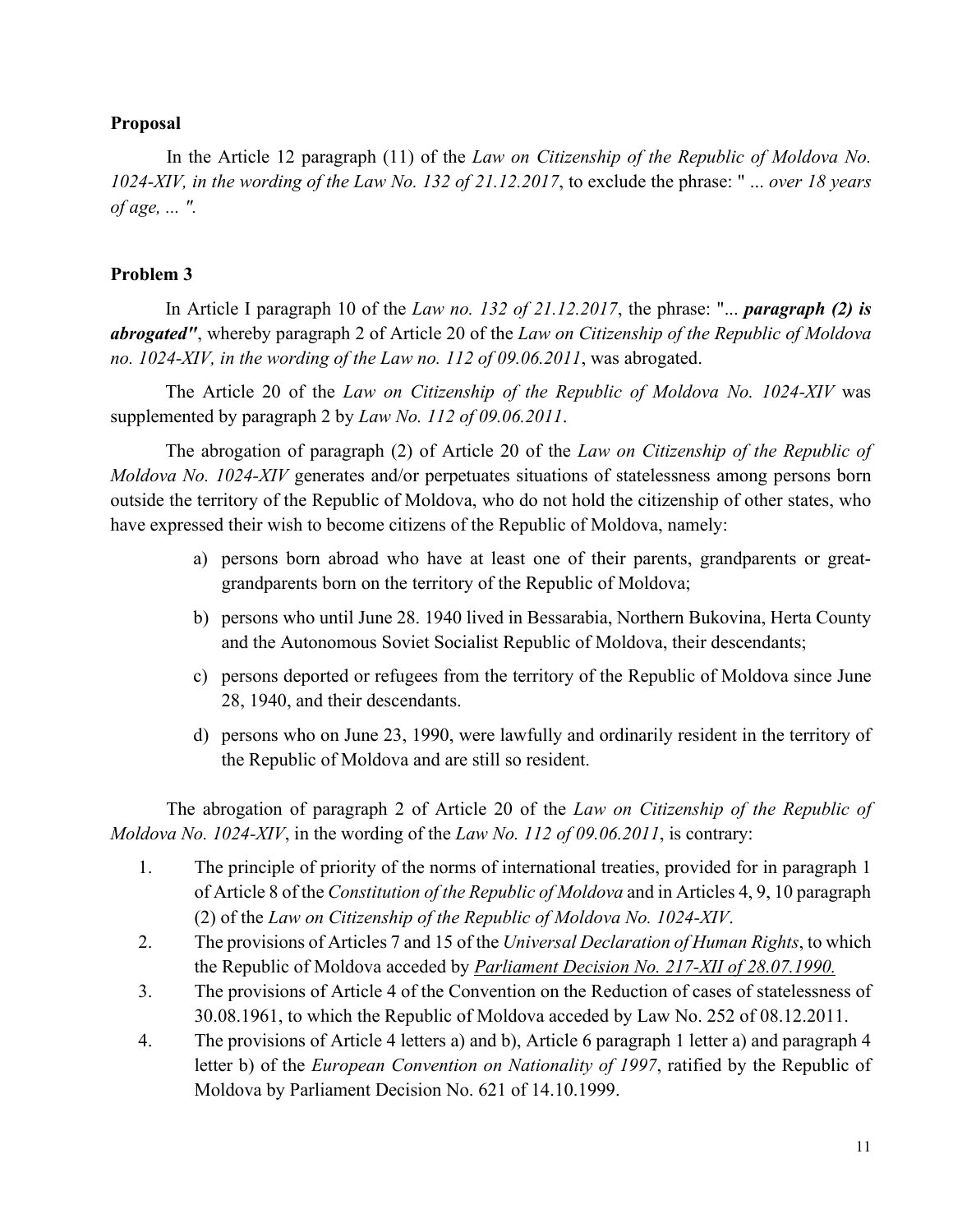5. The general principles of citizenship, provided for in Article 7 letters a), b) and d) of the *Law on Citizenship of the Republic of Moldova No. 1024-XIV*.

# **Proposal**

To annul the amendments introduced by Article I paragraph 10 of the *Law no. 132 of 21.12.2017*, the phrase: "... *paragraph (2) is abrogated*", by which paragraph 2 of Article 20 of the *Law on Citizenship of the Republic of Moldova no. 1024-XIV, in the wording of the Law no. 112 of 09.06.2011*, was abrogated.

To return to Article 20 of the *Law on Citizenship of the Republic of Moldova No. 1024-XIV, in the wording of Law No. 112 of 09.06.2011*

# **Problem 4**

According to the statistics presented by the PSA, on 30.06.2021 in the State Population Register there were 1901 stateless persons registered. From 2012, since the Republic of Moldova has the procedure for determining stateless status, the BMA has recognized about 430 persons as stateless. Based on the above-mentioned figures, we deduce, that now about 1460 persons are stateless, who received this status until 2012, from the PSA (CRIS Registru).

PSA informed us that 799 stateless persons had expired identity documents on 30.06.2021. According to PSA, 989 stateless persons were born on the territory of the Republic of Moldova, i.e., they qualify 100% for recognition as citizens of the Republic of Moldova.

Based on many discussions with specialists from PSA and BMA we understood that most of the persons, documented with stateless documents until 2012, renounced the citizenship of the Republic of Moldova, under the pretext of acquiring citizenship of another state. Despite this, to date 1460 (30.06.2021) persons continue to be listed in the State Population Register as stateless.

In case, these persons have become citizens of other states, the information about their status in the State Population Register is to be corrected from stateless to foreign citizen.

In the situation, where these persons have failed to acquire the citizenship of another state, in accordance with the provisions of paragraph 2 Article 22 of Law 1024 on citizenship, the decrees (or parts of decrees) approving their applications for renouncing the citizenship of the Republic of Moldova shall be cancelled.

By ratifying the Convention of 1954 "*On Statelessness*" and the Convention of 1961 "*On the reduction of cases of statelessness"*, the Republic of Moldova has undertaken the obligation not to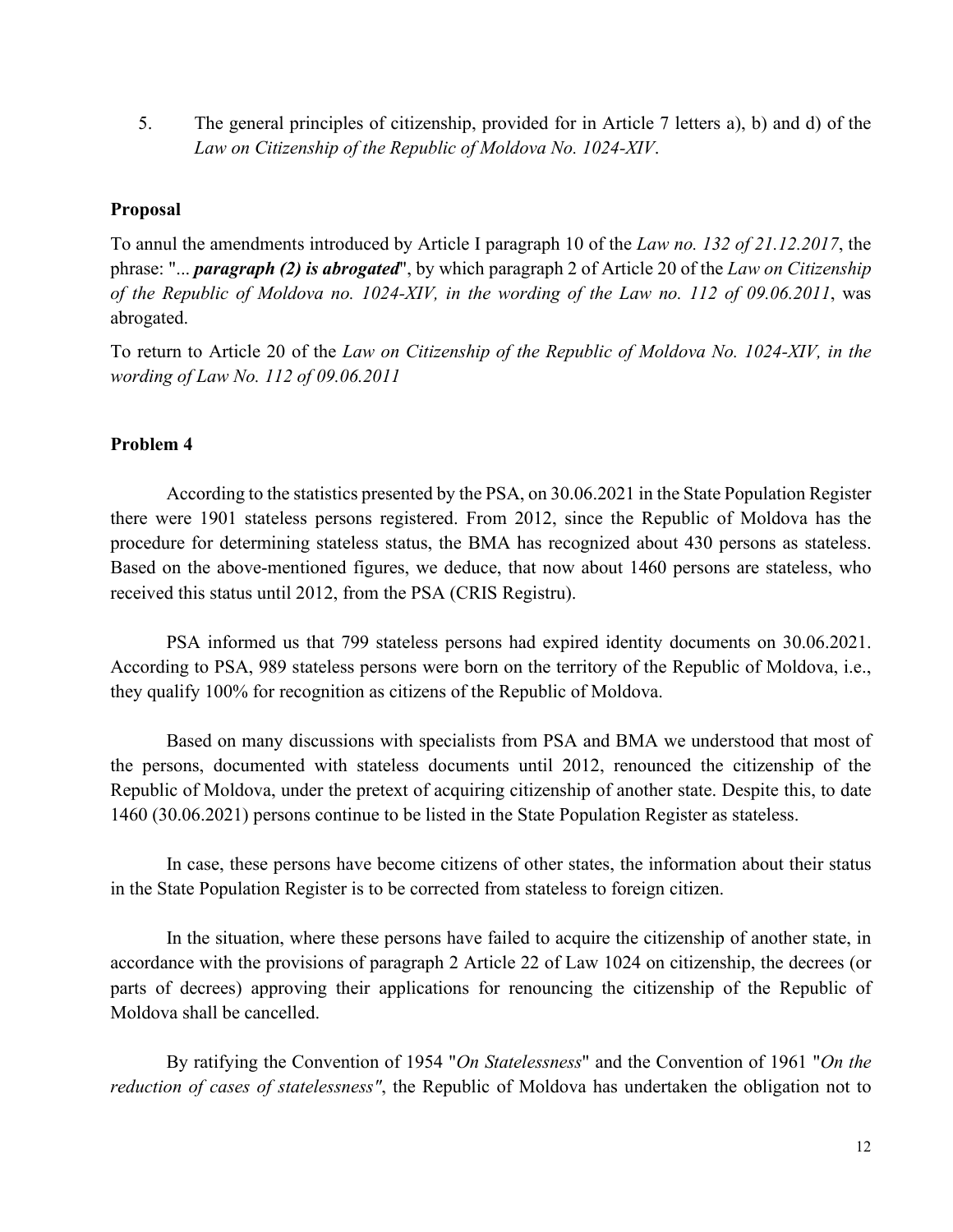generate stateless persons, when citizenship is possible, and to reduce the number of stateless persons through naturalisation. Despite this, the Republic of Moldova still consistently reports a number of around 2000 stateless persons on its territory, half of whom were born on its territory and are eligible to be recognised as citizens of this state. The status of a considerable part of the remaining stateless persons on the list could be changed after a verification of their actual status (citizenship).

In October 2013, the UN High Commissioner for Refugees (UNHCR) asked: *"full commitment by the international community to end statelessness."* The Global Action Plan for Statelessness Reduction 2014 - 2024, was developed in consultation with states, civil society and international organisations. The plan sets out a framework of 10 actions to be taken to end statelessness within 10 years. **The first of the 10 points set out in the Plan is - Reducing existing situations of statelessness.**

## **Proposal**

- 1. Initiate a verification of the current situation of persons who have received statelessness documents in order to establish their current status (third country citizenship).
- 2. Exclude persons who have acquired third-country citizenship from the list of stateless persons.
- 3. Cancel of decrees approving the renunciation of citizenship of the Republic of Moldova for stateless persons - former citizens of the Republic of Moldova who have not acquired citizenship of third countries.
- 4. Initiate procedures for acquiring citizenship of the Republic of Moldova for stateless persons who meet the criteria set out in Article 10 of Law 1024/2000 on citizenship of the Republic of Moldova.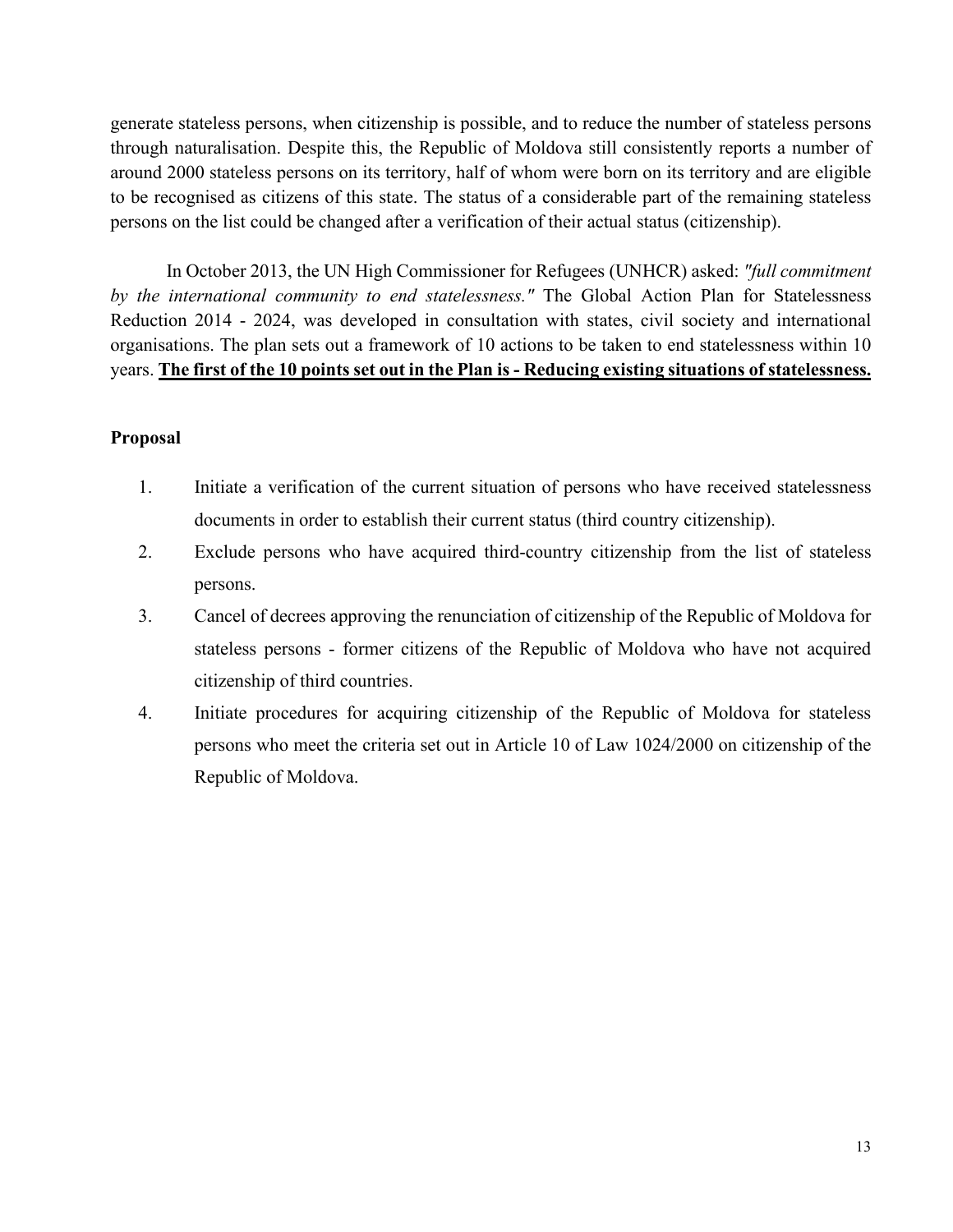## **IDENTITY DOCUMENTS.**

#### **Problem 1**

Identity documents of beneficiaries of international protection and stateless persons are more expensive than identity and travel documents of the citizens of the Republic of Moldova.

The Supreme Court of Justice, by its decision of 19.07.2019, in the case no. 3r-154/19 filed on the application of the Law Centre for Advocates to the PSA, established the fact of direct discrimination of stateless persons, refugees and beneficiaries of humanitarian protection in comparison with citizens of the Republic of Moldova, on the basis of nationality, by imposing a differentiated price for the production and issuance of identity documents; declared void p. 9,11,16,18,19 of Chapter 5.5 of Annex No. 1 to the Order of the Public Services Agency No. 1 of 19.07.2017 on the temporary application of nomenclatures and tariffs to the services provided by the PI Public Services Agency.

## **Proposal**

Equalization of prices for identity and travel documents issued to stateless persons and beneficiaries of international protection with the prices of identity and travel documents issued to citizens of the Republic of Moldova.

## **Problem 2**

*The Regulation on the issuance of identity documents and registration of residents of the Republic of Moldova*, approved by Government Decision no. 125 of 18.02.2013, p. 3 states the following: *"Residents of the Republic of Moldova are considered to be its citizens domiciled in the country, regardless of whether they are registered at domicile or residence, foreigners with the right of residence on the territory of the Republic and persons recognized by the competent authorities of the Republic of Moldova as stateless persons or refugees, as well as persons granted humanitarian protection, temporary protection or political asylum, with the exception of foreigners - members of the diplomatic body."* 

Point  $117<sup>1</sup>$  of the Rules of Procedure states that:

*"A person who does not have the possibility of being registered at domicile or temporary residence shall obtain an identity card or, where applicable, a provisional identity card without the said entry.*

*At the request of the person who has emigrated authorized, the provisional identity card shall be issued without registration at domicile and/or temporary residence on the territory of the Republic of Moldova."*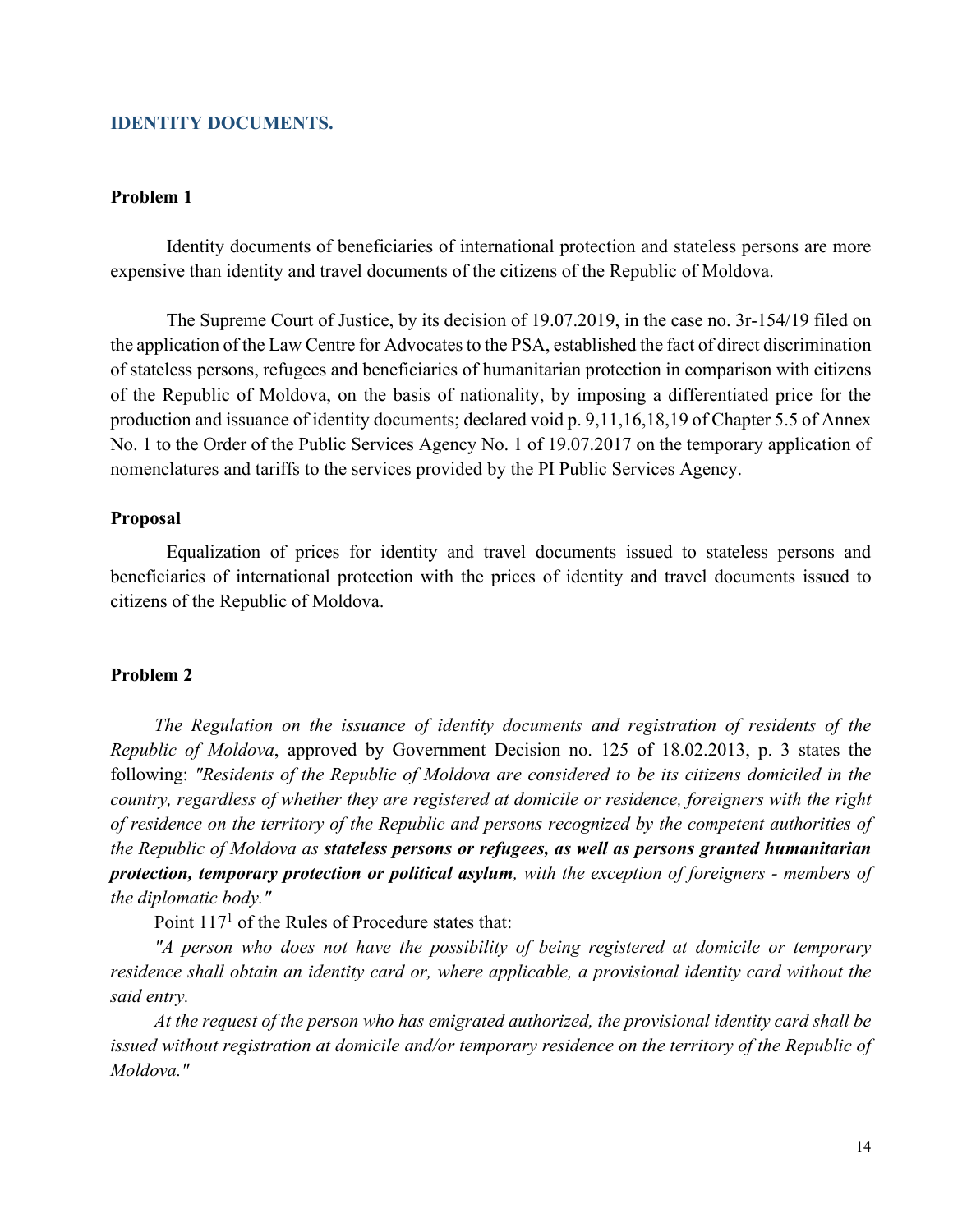The above rules allow us to state that in cases where the stateless person, refugee or beneficiary of humanitarian protection, *"who does not have the possibility to be registered at domicile or temporary residence, obtains the identity card ... without the said entry*."

In its work, the LCA has had several addresses to the Bureau for Migration and Asylum, requesting the issuance of identity cards for concrete persons, stateless persons, refugees, and beneficiaries of humanitarian protection, without the entry of registration at domicile. The reason for these requests were situations where the beneficiaries did not have a domicile, or the beneficiaries were unable to present notarial agreements of the owners or the refusal of the owners to provide such an agreement.

The BMA each time refused these requests, stating that only citizens of the Republic of Moldova have the possibility to receive identity cards without indicating domicile.

This approach of the BMA is discriminatory because the Regulation 125/2013 includes stateless persons, refugees and beneficiaries of humanitarian protection in the category of "inhabitants of the Republic of Moldova" and, on p.  $117<sup>1</sup>$ , provides the option of issuing identity cards without mentioning the domicile for all inhabitants of the Republic of Moldova.

## **Proposal**

Avoiding situations where the BMA refuses to issue identity cards to stateless persons, refugees, and beneficiaries of humanitarian protection, when persons are unable to be registered at domicile or temporary residence.

## **CONFIRMATION OF THE DOMICILE OF STATELESS PERSONS AND BENEFICIARIES OF INTERNATIONAL PROTECTION IN THE PROCEDURE FOR ACQUIRING CITIZENSHIP**

## **Problem**

In the procedure for acquiring citizenship of the Republic of Moldova, persons are also required to provide a certificate confirming their domicile and family structure. In the case of stateless persons, refugees and beneficiaries of humanitarian protection living in the area controlled by the selfproclaimed authorities of the Moldovan Republic of Moldova, the problem of confirming the domicile and family structure arises, and the certificates issued in this respect by the local authorities on the left bank of the Dniester are not recognised by the authorities of the Republic of Moldova.

The family structure certificate issued by the Bureau for Migration and Asylum reflects only the family members of the beneficiaries, but not their home address. The Bureau of Migration and Asylum, according to the provisions of the Regulation on the organization and functioning of the BMA, approved by GD no.914 of 07.11.2014, is the authority responsible, inter alia, for the registration of these categories of persons.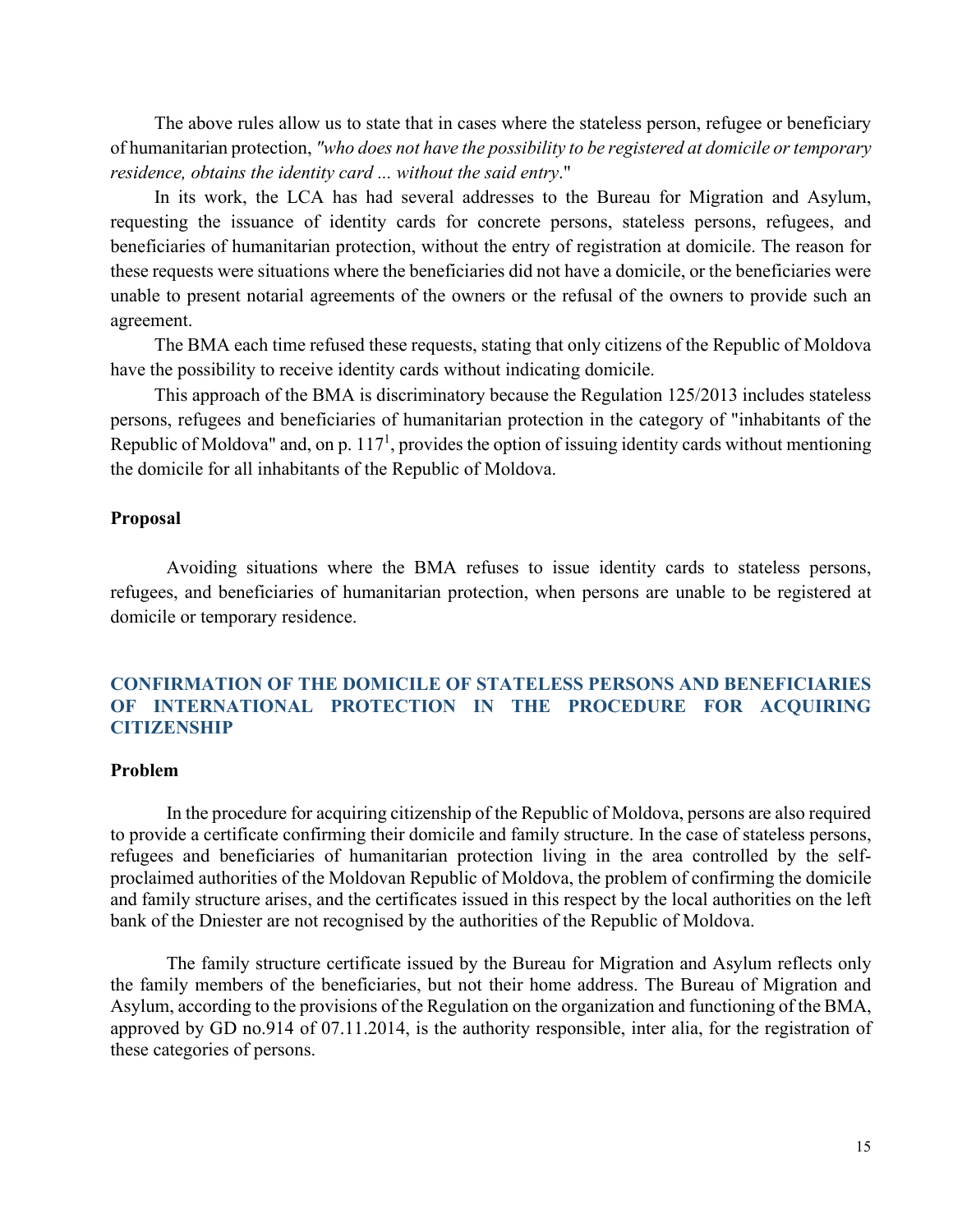Thus, in the case of stateless persons, refugees, and beneficiaries of humanitarian protection, who wish to obtain citizenship of the Republic of Moldova but live on the left bank of the Dniester, there is a barrier, which each one overcomes as he knows how. Most of the time, people must change their identity papers and establish another residence on the right bank of the Dniester. These situations lead to delays in applying for citizenship of the Republic of Moldova and perpetuate the status of statelessness, which is contrary to the 1961 Convention on the Reduction of cases of statelessness. These situations generate additional costs for the persons concerned. The additional costs are made up of the costs of new identity documents, which must be completed each time you change residence, and payments to homeowners to obtain their consent to register the residence.

#### **Proposal of the LCA**:

The Bureau for Migration and Asylum could include the beneficiaries' home address in the family structure certificate form.

## **PUBLIC CUSTODY**

Public custody is a measure restricting freedom of movement ordered by the court against the foreigner for various reasons. It is the only measure ordered by the court so far against foreigners, provided for by art.64 *Law 200/2010 on the regime of foreigners*. Public custody is a measure to ensure the removal of the foreigner from the territory.

Persons taken into public custody are placed in the Temporary Placement Centre for Foreigners (TPCF), located on 88, Petricani Street, Chisinau municipality.

In TPCF in 2021, 71 persons were placed in public custody. Among them:

- 11 persons were suspects/defendants in criminal cases.
- 14 persons applied for asylum.

#### **Placing in public custody of persons under criminal prosecution.**

#### **Problem**

The LCA considers illegal to place foreigners, who have the status of suspects/defendants/indicted in criminal cases, in TPCF. The Code of Criminal Procedure (Article 175) expressly provides for preventive measures that may be applied to this category of persons.

Most often these persons are placed in public custody with a preventive measure established by the prosecuting authority - the obligation to report at their request and not to leave the country. Lawyers, who represent the persons when the BMA's applications for detention in public custody are examined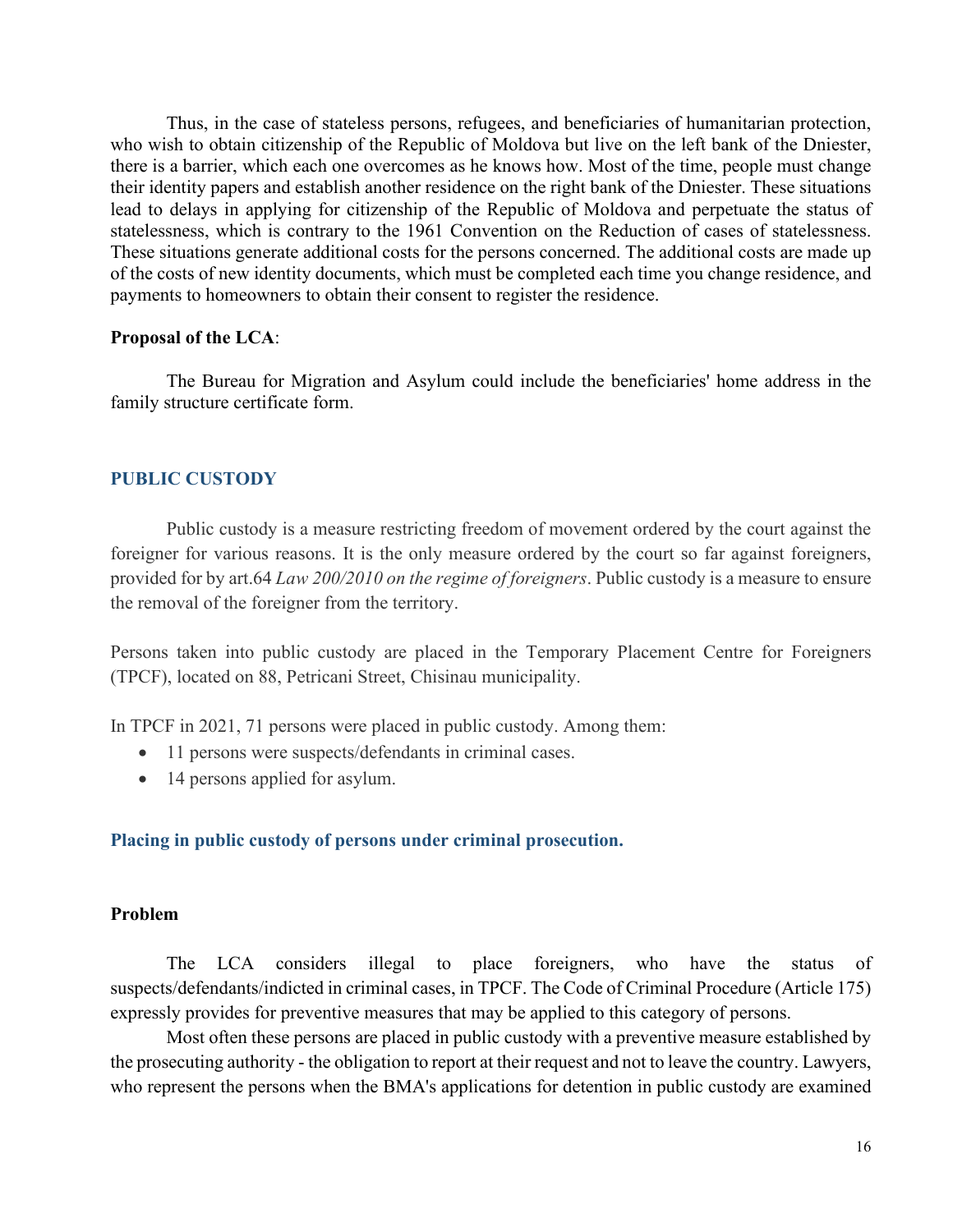by the courts, have told the LCA that judges ignore the fact that the foreigners already have preventive measures in place and order detention in public custody/extension of the detention period.

Some TPCF employees reported during monitoring visits by the LCA that they have difficulties with persons in public custody who are under criminal prosecution, some of whom are very aggressive. From the statements of TPCF employees, we learned that according to their job description, they do not get any additional remuneration for putting their lives at risk with criminally prosecuted persons. These benefits are calculated for employees in remand facilities. Given that the legislation of the Republic of Moldova does not qualify public custody as detention, TPCF employees do not have the status of agents of the guard and escort section and are not provided with the necessary equipment to ensure the physical integrity of the persons placed, as well as TPCF staff.

#### **Proposal of the LCA**

Prohibiting the placement in public custody of foreigners, who are not allowed to leave the territory of the Republic of Moldova, under the provisions of Article 12 of *Law 200/2010 on the regime of foreigners.*

#### **Detention in public custody of asylum seekers.**

## **Problem**

During 2021 there were 14 asylum seekers in public custody.

Only 3 persons have been released by the courts on the grounds that these persons are asylum seekers, the rest of the courts continue to ignore the arguments of the LCA and, without a legal basis, allow the BMA's requests with the extension of public custody of asylum seekers. However, since the asylum seeker has applied for asylum, he / she is no longer subject to Law 200/2010 on the regime of foreigners and is to be released immediately.

Some TPCF employees manage to persuade asylum seekers to withdraw their asylum applications if they want to leave the institution. During the reporting period, 6 asylum seekers in public custody withdrew their asylum applications, simply because they could no longer mentally cope with being deprived of their liberty for more than 30-60 days and were daily regarded as criminals and demeaned by some TPCF employees.

The LCA considers the detention of asylum seekers in public custody as a serious violation of their rights. The LCA considers the detention of asylum seekers in public custody, supported by the courts through the placement and extension of the time limits for the placement of these persons in public custody, as intimidation of asylum seekers and pressure on them, aimed at forcing asylum seekers to withdraw their asylum application and return to their countries of origin where their lives are endangered.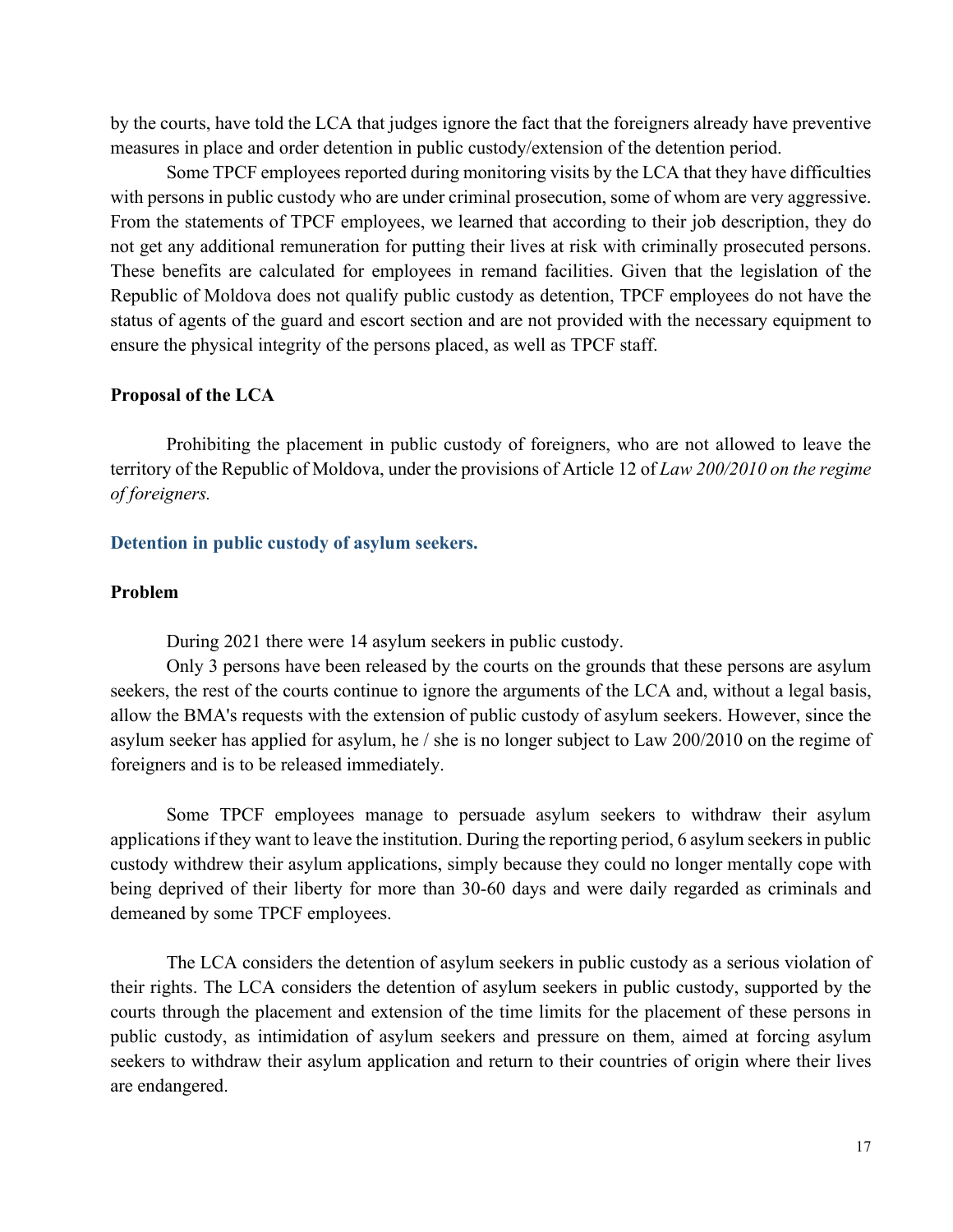#### **Proposal of the LCA**

Avoiding placement in public custody and immediate release from public custody of asylum seekers.

In such situations there is no need for legislative amendments, as Article 2 paragraph 2 letter a) of the *Law 200/2010 on the regime of foreigners* (law regulating also public custody), expressly provides:

*"(2) Except in situations where, for reasons of national security or public order, return from the territory of the Republic of Moldova is required, the present law does not apply: a) foreigners whose regime is regulated by the Law No.270-XVI of December 18, 2008 on asylum in the Republic of Moldova;"* 

The LCA supports the recommendation of the People's Advocate to the Parliament of the Republic of Moldova, made in the Thematic Study of 2019 **"Observance the rights of foreign citizens in state custody"** p. 3 "To complete the Law No. 200 of 2010 on the regime of foreigners in the Republic of Moldova, with provisions, which would expressly provide for the release from public custody of foreigners who have applied for asylum or granted stateless status."

## **Lack of alternatives of public custody**

In the People's Advocate's recommendations to the Parliament of the Republic of Moldova, made in the 2019 Thematic Study "Observance the rights of foreign citizens in state custody" the Ombudsman indicated that the Bureau of Migration and Asylum and the judiciary apply alternatives to detention in the TPCF. The PAO explains this need by the fact that " ... *according to Article 64, Law 200/2010, public custody is a measure restricting freedom of movement, ordered by the court against the foreigner.... The same principle applies to the arrest, as a preventive measure, of persons who have allegedly committed misdemeanours and offences under the Criminal Code and the Contraventions Code. Unlike in criminal procedure, where there is a wide variety of preventive measures alternative to arrest, in the field of migration there is only detention in the form of public custody, and no alternatives to detention are applied or provided for. This is why the practice of detention in public custody predominates in the Republic of Moldova. We consider that judicial control would be an alternative applied to foreigners falling under Article 64 of Law 200/2010. Direct control could be carried out by the BMA".*

The LCA considers necessary to issue an additional recommendation to the Parliament of the Republic of Moldova on the creation of a legal framework specifying alternatives to public custody. The recommendations drafted by the PAO in 2019 to the BMA and the judiciary cannot be realised as they do not have a legal basis for implementation so far, or the alternatives to public custody must be effectively introduced into the legislation of the Republic of Moldova in order to be implemented.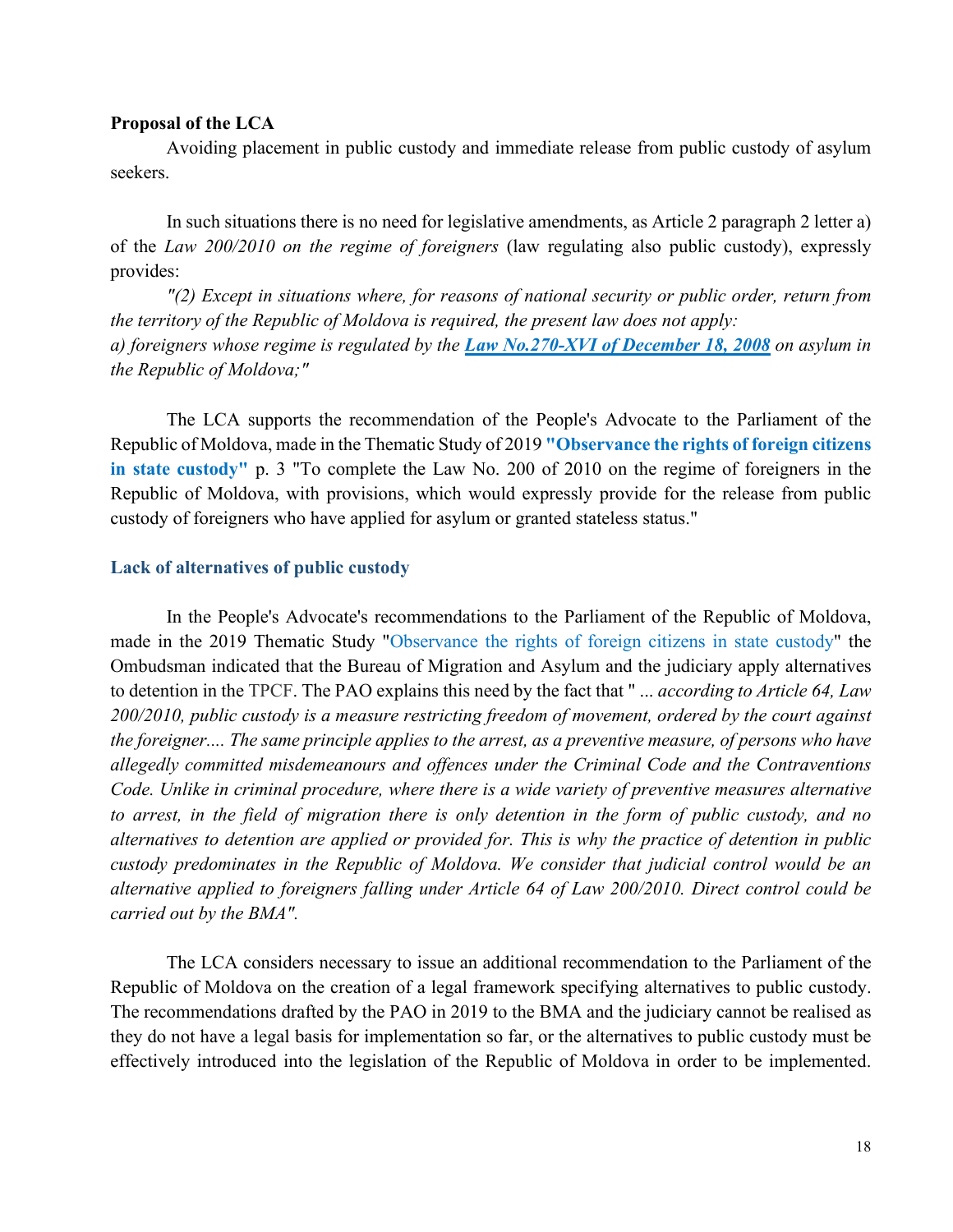Public custody in a state governed by the rule of law must be an exceptional measure and not the only one.

(Guide on public custody - [https://www.refworld.org/cgi](https://www.refworld.org/cgi-bin/texis/vtx/rwmain/opendocpdf.pdf?reldoc=y&docid=51b198514)[bin/texis/vtx/rwmain/opendocpdf.pdf?reldoc=y&docid=51b198514\)](https://www.refworld.org/cgi-bin/texis/vtx/rwmain/opendocpdf.pdf?reldoc=y&docid=51b198514)

# **Term of placement/extension of placement in public custody.**

# **Problem**

The legislator, at the time of the adoption of *Law 200/2010 on the regime of foreigners*, established in Article 64 of the Law that the placement in public custody is made for periods of up to 30 days, and the extension of the placement may be ordered for periods not exceeding 30 days. The same legal rule also provides for the maximum period of detention in public custody:

- of the foreigner against whom the return measure has been ordered 6 months,
- of the foreigner who has been declared undesirable 12 months
- of the foreigner against whom the expulsion measure has been ordered until the expulsion is carried out.

Subsequently, by *Law 244/2016*, Article 64 of *Law 200/2010* was amended and the phrases limiting the periods of placement and extension of placement in public custody to 30 days were deleted. Judicial practice after 2016 looked different. Some courts ordered detention for 30 days, others for 60 or 90 days, and others applied a maximum period of 6 months.

The Law Centre for Advocates initiated a referral to the Constitutional Court to verify the constitutionality of the exclusion of the 30-day period from Article 64 of Law 200/2010. At the same time, the LCA sent a letter to the Supreme Court of Justice, with a view to issuing an advisory opinion for the unification of judicial practice on the issue of public custody.

In Advisory Opinion No. 102 of 2018, the Supreme Court of Justice ruled that, by its intensity and effects, taking into custody deprives the person of the physical freedom guaranteed by Article 25 of the Constitution. The Court established that, in the presence of sufficient conditions, the courts will order the application of the measure - taking into public custody, for an initial period of no more than 30 days. Also, the extension of the duration of custody will be ordered for a period not exceeding 30 days, which cumulatively will not exceed 6 months and 12 months respectively, to ensure the exercise of judicial control over the actions of the bodies empowered to execute decisions to return and remove aliens from the territory of the Republic of Moldova.

In its Decision No. 139 of 2018, at p.28, the Constitutional Court confirmed the correctness of the SCJ's ruling in its Advisory Opinion No. 102.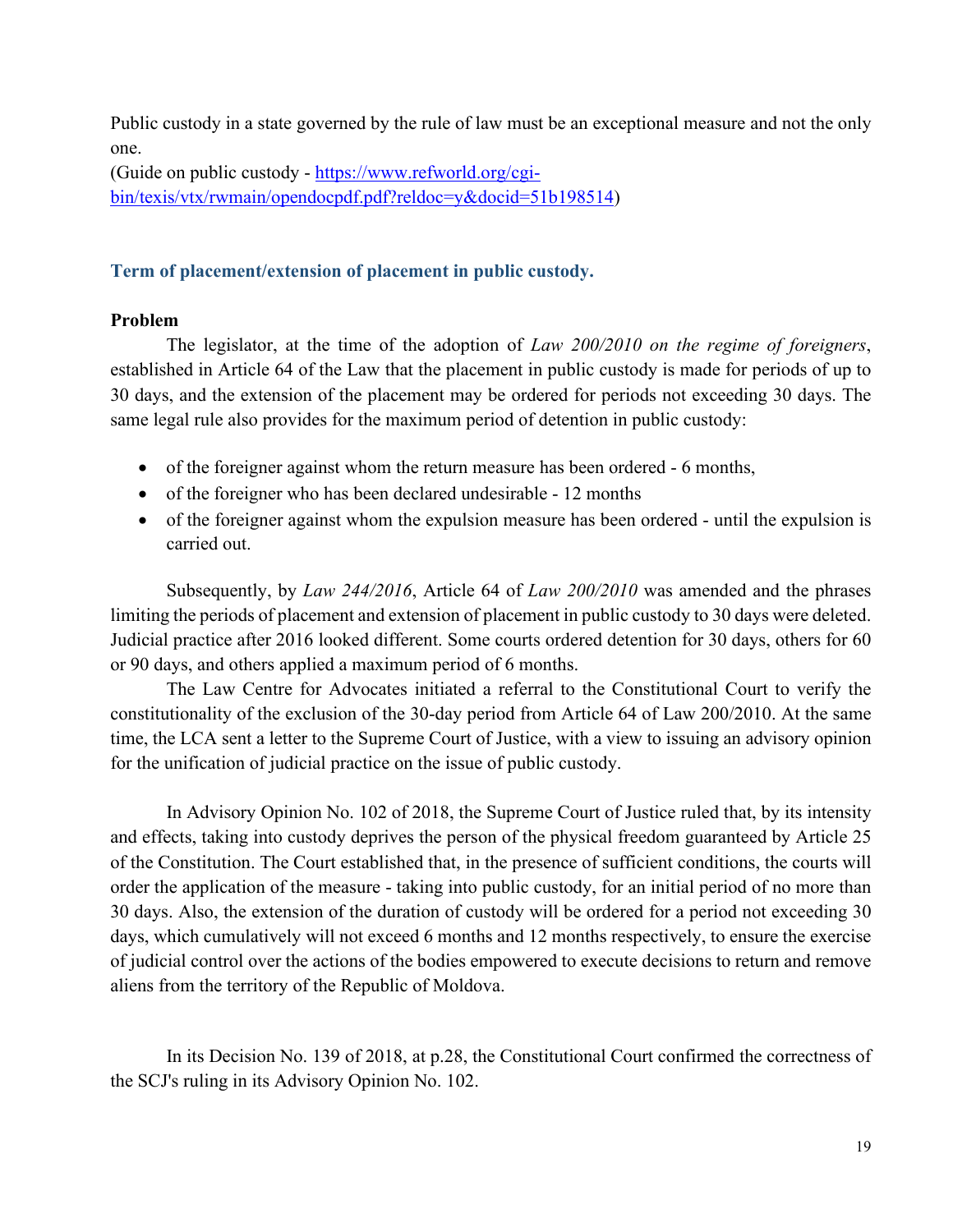Notwithstanding what was stated, during 2021, the BMA requested, and the courts continued to apply unevenly the term of placement and extension of placement in public custody. There were 14 court orders for placement for a period of 60 days, 1 order for placement for a period of 90 days and 20 orders for placement for a maximum term - 6 months.

## **Proposal**

The LCA proposes to amend Article 64 of *Law 200/2010 on the regime of foreigners*, and to reinclude the phrases limiting to 30 days the periods of placement and extension of placement in public custody, excluded by *Law 244/2016.*

## **Conditions of detention (placement) in TPCF**

The conditions of detention in the TPCF were reflected in the Report of the People's Advocate Office on the Preventive Visit to the Temporary Placement Centre for Foreigners under the BMA, undertaken on 6 December 2018.

The Council for the Prevention of Torture verified and reflected the conditions of detention in the TPCF in the Report on the monitoring visit on compliance with basic safeguards of persons in state custody during the COVID-19 epidemic, conducted at the TPCF on September 28, 2020.

During 2021 detention conditions remained relatively good, but some detainees complained on the fact that they are fed only twice a day, and in the case of Muslims it is not always considered that these persons do not eat pork. In the same period there were complaints that the people placed did "*community work*" - gardening, washing the pods, etc. - for some benefits (a packet of cigarettes or other).

#### **Judicial territorial competence for placement and extension of placement in public custody**

## **Problem**

The placement of persons in public custody and the extension of public custody is ordered by the court on the basis of the application submitted by the BMA. Law 200/2010 does not explain the territorial jurisdiction of the courts. The BMA territorial offices submit these applications to the courts of Balti, Comrat and Chisinau. The BMA application is submitted to the Temporary Placement Centre for Foreigners, which is located on 88, Petricani Street, Chisinau municipality. For the extension of the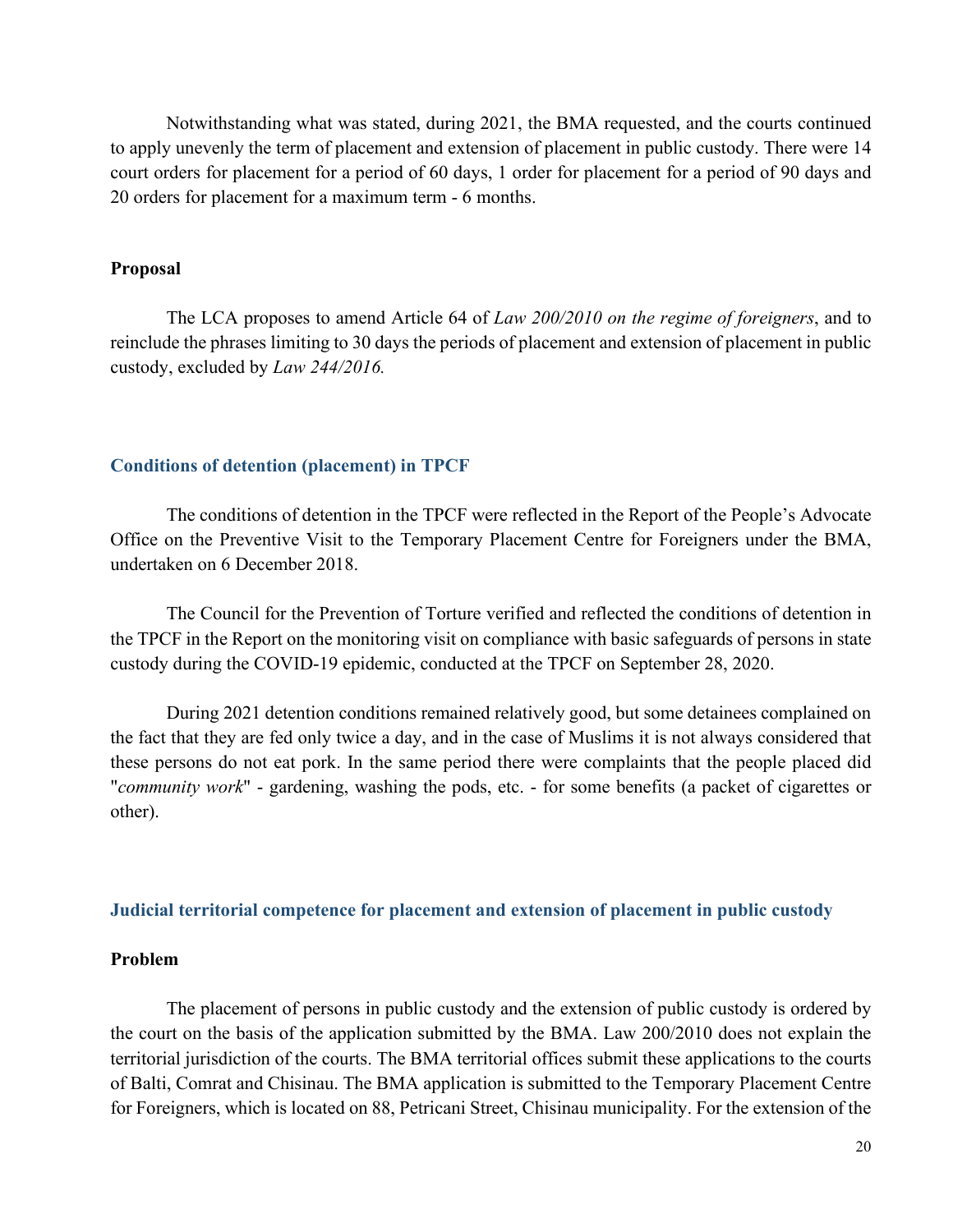term of public custody, the BMA is applying to the same court that previously ordered the initial placement. Thus, the BMA transports the detained person to Balti or Comrat monthly, together with BMA staff, to examine the request for extension of public custody, when in fact all the participants in these court hearings are in Chisinau.

The territorial competence for the examination of the BMA application was omitted by the legislator, thus the State suffers additional expenses for the monthly transportation of the foreigner to more than 100 km from the place of public custody, for the examination of the applications for extension of custody. Over 100 km also means about 2 hours of travel in one direction only. Surely this also means psychological pressure that is not necessary. Even when in court awaiting a hearing and a court decision, people in state custody (escort officers) still need to be provided with food and water.

In Balti, Comrat or Cahul, where the courts examining BMA applications are located, it is more complicated than in Chisinau, if not impossible, to find a translator/interpreter, especially of rare languages.

## **Proposal**

If it is logical to address the judicial courts in whose territorial radius the BMA offices operate (Cahul, Chisinau, Balti) for the examination of the initial placement in public custody, then it is logical to address the Chisinau Court for the periodic judicial control and for the examination of the requests for the extension of the term of placement in public custody, because the TPCF is in its territorial radius.

The LCA bases the above proposal on the application by analogy of Article 54 paragraph 3 of Law 200/2010, which provides: "*The appeal against the return decision, made by the foreigner taken into public custody, shall be made to the court within whose jurisdiction the Centre for temporary placement of foreigners is located and does not suspend the measure of taking into public custody".*

# **Lack of interpreters in examining placement applications and extension of placement in public custody.**

During the reporting period, there were complaints that the examination of public custody cases in the court of first instance, especially outside the Chisinau municipality, is carried out without interpreters in the languages spoken by the beneficiaries. In 2021 two asylum seekers from Iraq complained that during the court hearing at the Comrat Court, Central Branch, they did not have an interpreter in Arabic, an interpreter for Russian-English translation was present at the court hearing.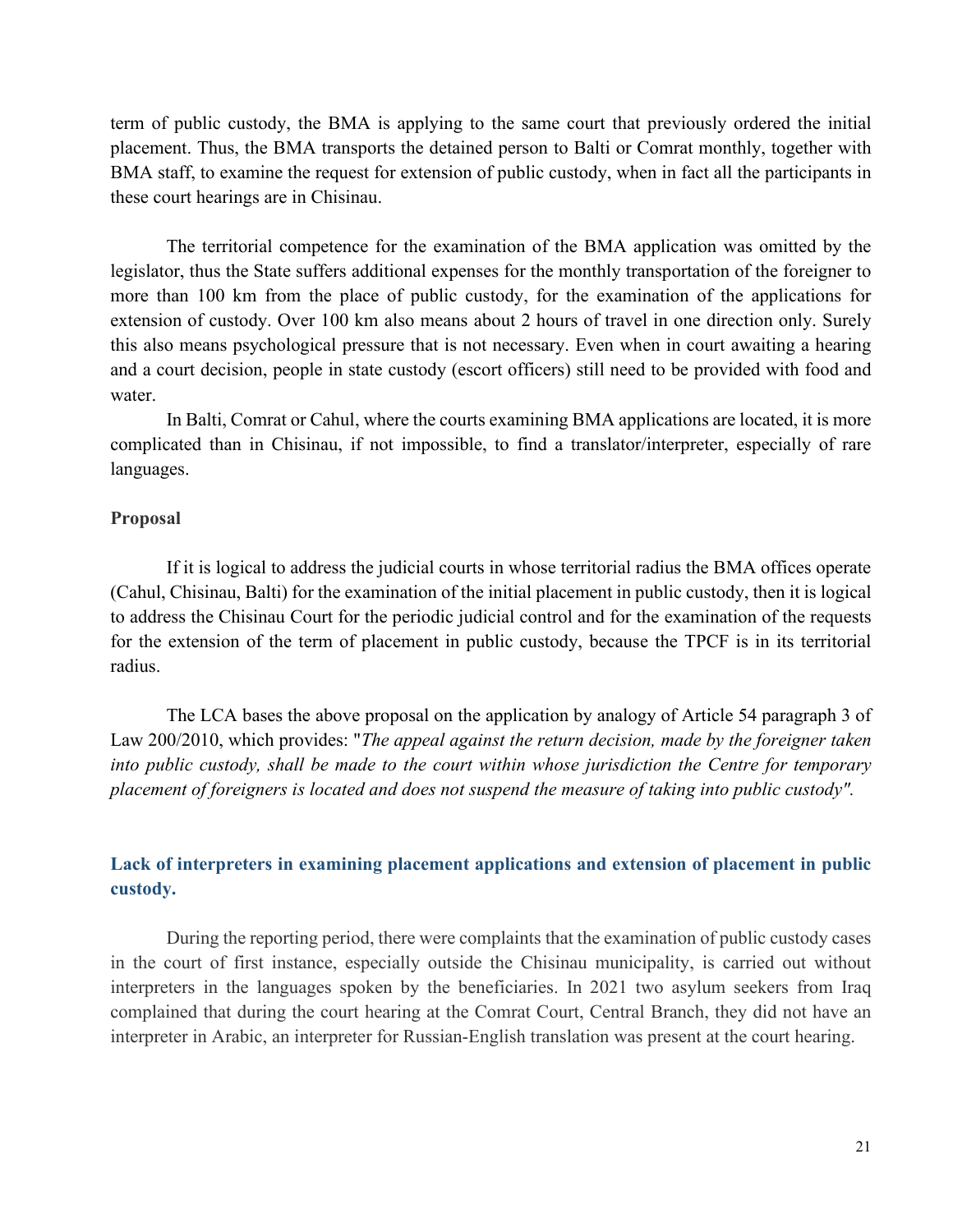## **ASYLUM APPLICATIONS AT THE BORDER**

During 2021 the LCA continued the practice of monitoring border compliance with the rights of persons in need of international protection. Monitoring visits were undertaken both by the LCA monitor alone and by a multi-functional team including representatives of the Bureau for Migration and Today, the General Inspectorate of Border Police, the People's Advocate Office, the UN Refugee Agency and the Law Centre for Advocates.

All monitoring visits were followed by visit reports, which were handed over to the participating and interested authorities. The LCA reaffirms its recommendations from its previous reports and joins the recommendations of the People's Advocate Office submitted to the General Inspectorate of Border Police during 2021. In this report, we would like to reiterate just a few general situations, which we have found at practically all border crossing points

#### **Problem 1**

GIBP's employees working at the border crossing points do not have access to licensed translators/interpreters and if necessary, to talk to a foreigner, they turn to casual language speakers or Google Translate. Calling on casual, unlicensed, and unpaid people or the Google Translate app is a momentary solution, but the quality of the administrative procedure with the use of such translations is flawed from the start. GIBP's employees explain the lack of translators by the lack of financial sources budgeted for translation services.

 Such situations lead to the violation of the provisions of Article 23 paragraph 3 of the Administrative Code, which states that: "... *in the administrative procedure, as well as in the administrative dispute procedure or as a result thereof, no person ... may be disadvantaged, deprived of rights ... on the grounds of race, family origin, sex, language, nationality, ethnicity, religion, political or ideological beliefs, education, economic situation, social condition".*

#### **Proposal**

Article 115 of the Administrative Code regulates the costs of the administrative procedure and provides that the public authority conducting the procedure shall bear the costs of the procedure except for the costs incurred by the participants in the administrative procedure. It follows from this legal rule that the GIBP, as the administrative authority conducting administrative proceedings, is entitled to budget the costs of the proceedings, including the costs of translation services.

The LCA recommends that the GIBP identify, and contract authorised translators/interpreters who, if necessary, can be contacted online by GIBP's employees at border crossing points and assist them in administrative procedures taking place at the border.

The level of IT development already allows the translator to sign the report drawn up by the GIBP's officer in the territory remotely with an electronic signature, as well as the translator to sign the